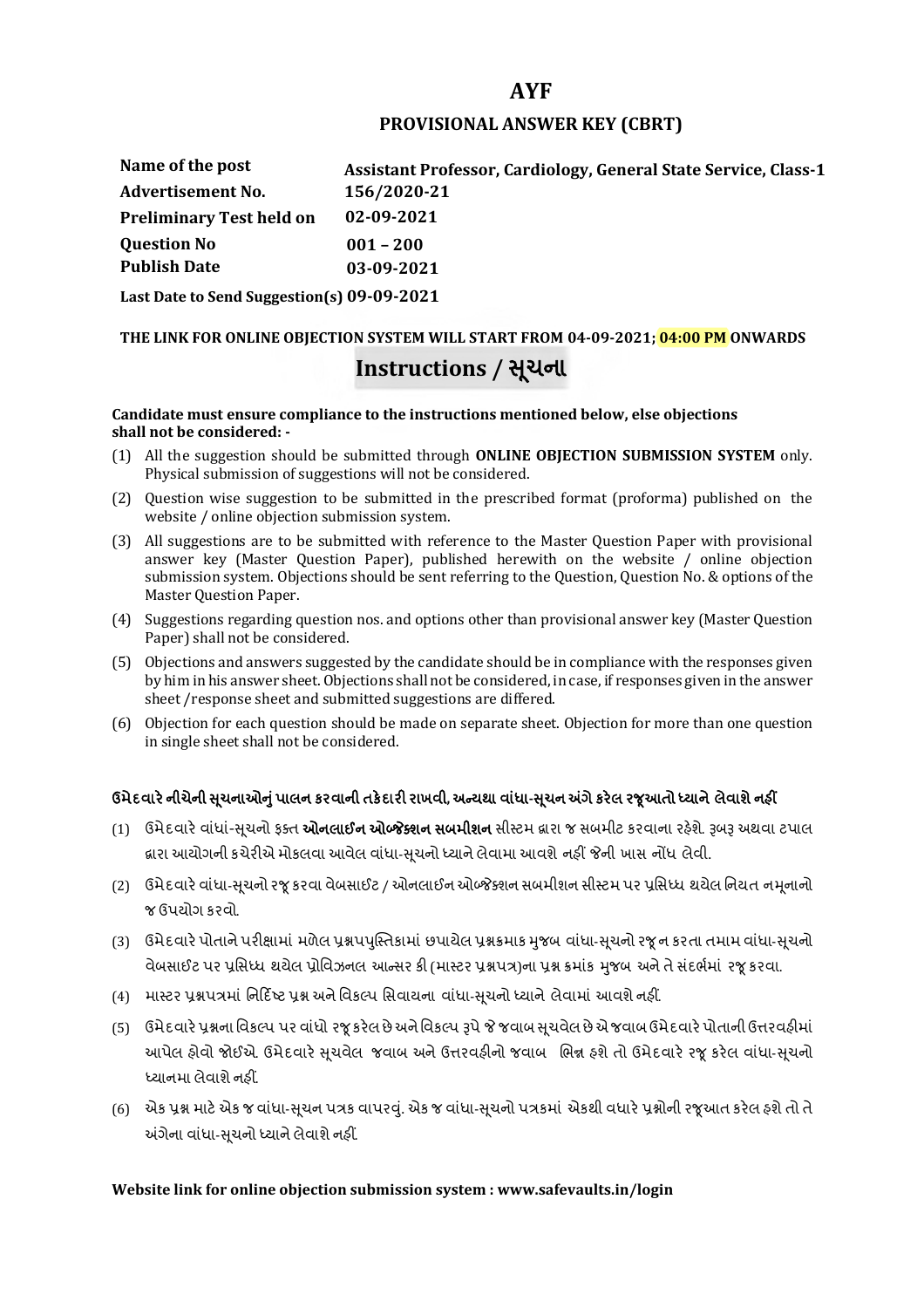| 001. | Chromosome linked with cardiac malformations of DiGeorge and Velocardiofacial<br>syndrome is.                                                                                                                                                                         |                                                                                              |
|------|-----------------------------------------------------------------------------------------------------------------------------------------------------------------------------------------------------------------------------------------------------------------------|----------------------------------------------------------------------------------------------|
|      | (A) Chromosome 22                                                                                                                                                                                                                                                     | (B) Chromosome 21                                                                            |
|      | (C) Chromosome 20                                                                                                                                                                                                                                                     | (D) Chromosome 17                                                                            |
| 002. | 10 times more than offsprings of normal mothers.                                                                                                                                                                                                                      | Offsprings of diabetic mothers are at increased risk of the following congenital abnormality |
|      | (A) Trilogy of fallot                                                                                                                                                                                                                                                 |                                                                                              |
|      | (B) Tetralogy of fallot with absent pulmonary valve                                                                                                                                                                                                                   |                                                                                              |
|      | (C) Tetralogy of fallot                                                                                                                                                                                                                                               |                                                                                              |
|      | (D) Tetralogy of fallot with pulmonary atresia                                                                                                                                                                                                                        |                                                                                              |
| 003. | Which valve abnormality is most common due to ingestion of lithium in pregnancy?                                                                                                                                                                                      |                                                                                              |
|      | (A) Mitral valve                                                                                                                                                                                                                                                      | (B) Tricuspid valve                                                                          |
|      | (C) Aortic valve                                                                                                                                                                                                                                                      | (D) Pulmonary valve                                                                          |
| 004. | Anterior leaflet of mitral valve is in fibrous continuity with                                                                                                                                                                                                        |                                                                                              |
|      | (A) Left coronary cusp of aortic valve                                                                                                                                                                                                                                | (B) Right coronary cusp of aortic valve                                                      |
|      | (C) Non coronary cusp of aortic valve                                                                                                                                                                                                                                 | (D) None of the above                                                                        |
| 005. | Valve guarding the IVC is called as                                                                                                                                                                                                                                   |                                                                                              |
|      | (A) Thebesian valve                                                                                                                                                                                                                                                   | (B) Eustachian valve                                                                         |
|      | (C) Vieussens valve                                                                                                                                                                                                                                                   | (D) Chiari valve                                                                             |
| 006. | Congenital heart disease accounts for ______ % of pediatric heart transplants.                                                                                                                                                                                        |                                                                                              |
|      | $(A)$ 40%                                                                                                                                                                                                                                                             | (B) $30\%$                                                                                   |
|      | (C) 20%                                                                                                                                                                                                                                                               | (D) $10\%$                                                                                   |
| 007. | Cavo pulmonary shunt is also called as                                                                                                                                                                                                                                |                                                                                              |
|      | (A) Glenn shunt                                                                                                                                                                                                                                                       | (B) Blalock Taussig shunt                                                                    |
|      | (C) Central shunt                                                                                                                                                                                                                                                     | (D) Waterson shunt                                                                           |
| 008. | Graham steel murmur is related to                                                                                                                                                                                                                                     |                                                                                              |
|      | (A) High pitched crescendo murmur of Pulmonic stenosis<br>(B) High pitched decrescendo murmur of Pulmonary regurgitation<br>(C) High pitched crescendo decrescendo murmur of Pulmonary regurgitation<br>(D) Low pitched decrescendo murmur of Pulmonary regurgitation |                                                                                              |
|      |                                                                                                                                                                                                                                                                       |                                                                                              |
|      |                                                                                                                                                                                                                                                                       |                                                                                              |
|      |                                                                                                                                                                                                                                                                       |                                                                                              |
| 009. | Bland White Garland syndrome is other name of                                                                                                                                                                                                                         |                                                                                              |
|      | $(A)$ ARCAPA                                                                                                                                                                                                                                                          | (B) ALCAPA                                                                                   |
|      | (C) Osler Weber Rendu disease                                                                                                                                                                                                                                         | (D) Single coronary artery                                                                   |
| 010. | Williams syndrome is because of loss of function of gene.                                                                                                                                                                                                             |                                                                                              |
|      | (A) Frataxin                                                                                                                                                                                                                                                          | (B) Titin                                                                                    |
|      | (C) Collagen                                                                                                                                                                                                                                                          | (D) Elastin                                                                                  |
| 011. | <b>SPRUNG AV junction is characteristic of</b>                                                                                                                                                                                                                        |                                                                                              |
|      | $(A)$ ASD                                                                                                                                                                                                                                                             | (B) VSD                                                                                      |
|      | $(C)$ TGA                                                                                                                                                                                                                                                             | <b>D</b> ) AV Septal defects                                                                 |
|      |                                                                                                                                                                                                                                                                       |                                                                                              |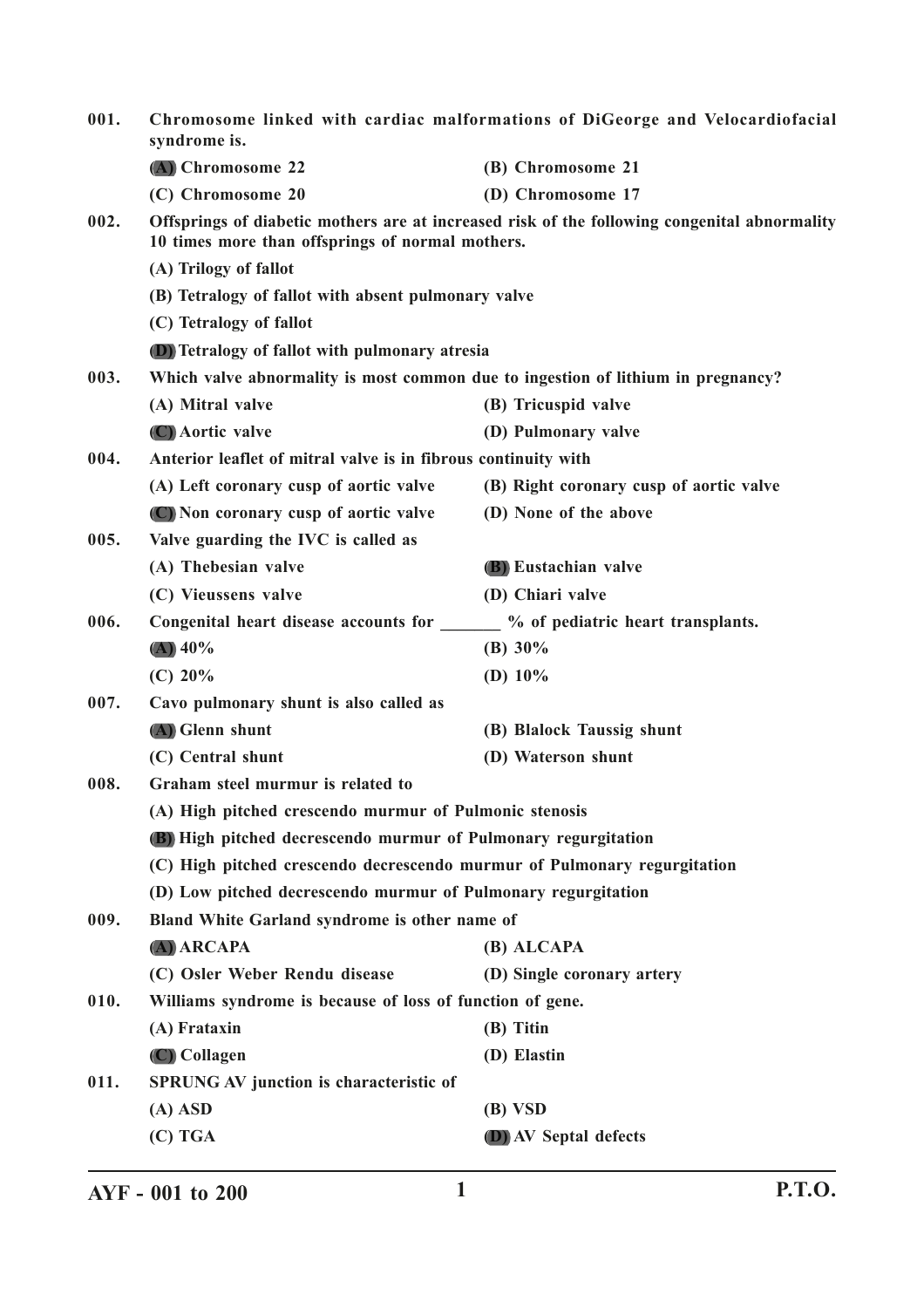| 012. | Use of atrial flaps in Atrial Switch procedure in surgical management of TGA is called as.                                                              |                                                                                             |
|------|---------------------------------------------------------------------------------------------------------------------------------------------------------|---------------------------------------------------------------------------------------------|
|      | (A) Senning operation                                                                                                                                   | (B) Mustard operation                                                                       |
|      | (C) Rastelli procedure                                                                                                                                  | (D) Ross procedure                                                                          |
| 013. | Muscle LIM protein (MLP) is                                                                                                                             |                                                                                             |
|      | (A) Is anchored to H one of sarcomere                                                                                                                   |                                                                                             |
|      | <b>(B)</b> Functions as exertional stretch sensor                                                                                                       |                                                                                             |
|      | (C) Important protein in preservation of cardiac homeostasis                                                                                            |                                                                                             |
|      | (D) A protein, deletion of it leads to hypertrophy.                                                                                                     |                                                                                             |
| 014. | Which of the following is not an G protein coupled receptor agonist?                                                                                    |                                                                                             |
|      | (A) Norepinephrine                                                                                                                                      | (B) Angiotensin II                                                                          |
|      | (C) Endothelin 1                                                                                                                                        | $(D) TGF \hat{a}$                                                                           |
| 015. | Mitochondrial permeability transition pore (MPTP) is associated with.                                                                                   |                                                                                             |
|      | (A) Apoptosis                                                                                                                                           | (B) Necrosis                                                                                |
|      | (C) Autophagy                                                                                                                                           | (D) Angiogenesis                                                                            |
| 016. | Regarding the cardiac development, which of the following is false?                                                                                     |                                                                                             |
|      | (A) Sinus venosus receives vitelline veins allantoic veins; and common cardinal vein.                                                                   |                                                                                             |
|      | sinus.                                                                                                                                                  | (B) Transverse portion of sinus venosus and the proximal right sinus horn form the coronary |
|      | (C) Right venous valve develops into crista terminalis.                                                                                                 |                                                                                             |
|      | (D) Right venous valve forms eustachian valve and thebesian valve.                                                                                      |                                                                                             |
| 017. | PTPN II is associated with all of the following except                                                                                                  |                                                                                             |
|      | (A) It is mapped to $12q24.1$                                                                                                                           |                                                                                             |
|      | (B) It is tyrosine phosphatase gene.                                                                                                                    |                                                                                             |
|      | (C) Noonan syndrome is related to this gene.                                                                                                            |                                                                                             |
|      | (D) The other syndrome is Costello syndrome.                                                                                                            |                                                                                             |
| 018. | Persistence and continued patency of segment of the right dorsal aorta between right seventh<br>intersegmental artery and left dorsal aorta results in. |                                                                                             |
|      | (A) Anomalous subclavian artery                                                                                                                         | (B) Right aortic arch                                                                       |
|      | (C) Double aortic arch                                                                                                                                  | (D) Interrupted aortic arch.                                                                |
| 019. | PRKAG is related to.                                                                                                                                    |                                                                                             |
|      | (A) Kearns Sayre syndrome                                                                                                                               | (B) Wolff Parkinson White syndrome                                                          |
|      | (C) Velocardiofacial syndrome                                                                                                                           | (D) Loeyz Dietz syndrome                                                                    |
| 020. | Which of the following is not a point mutation?                                                                                                         |                                                                                             |
|      | (A) Missense                                                                                                                                            | (B) Nonsense                                                                                |
|      | (C) Insertion                                                                                                                                           | (D) Synonymous                                                                              |
| 021. | Epigenetics is.                                                                                                                                         |                                                                                             |
|      | (A) Alteration in gene structure with a change in DNA sequence                                                                                          |                                                                                             |
|      | (B) Alteration in gene function with a change in DNA sequence                                                                                           |                                                                                             |
|      | (C) Alteration in gene function without change in DNA sequence                                                                                          |                                                                                             |
|      | (D) Alteration in gene function through RNA                                                                                                             |                                                                                             |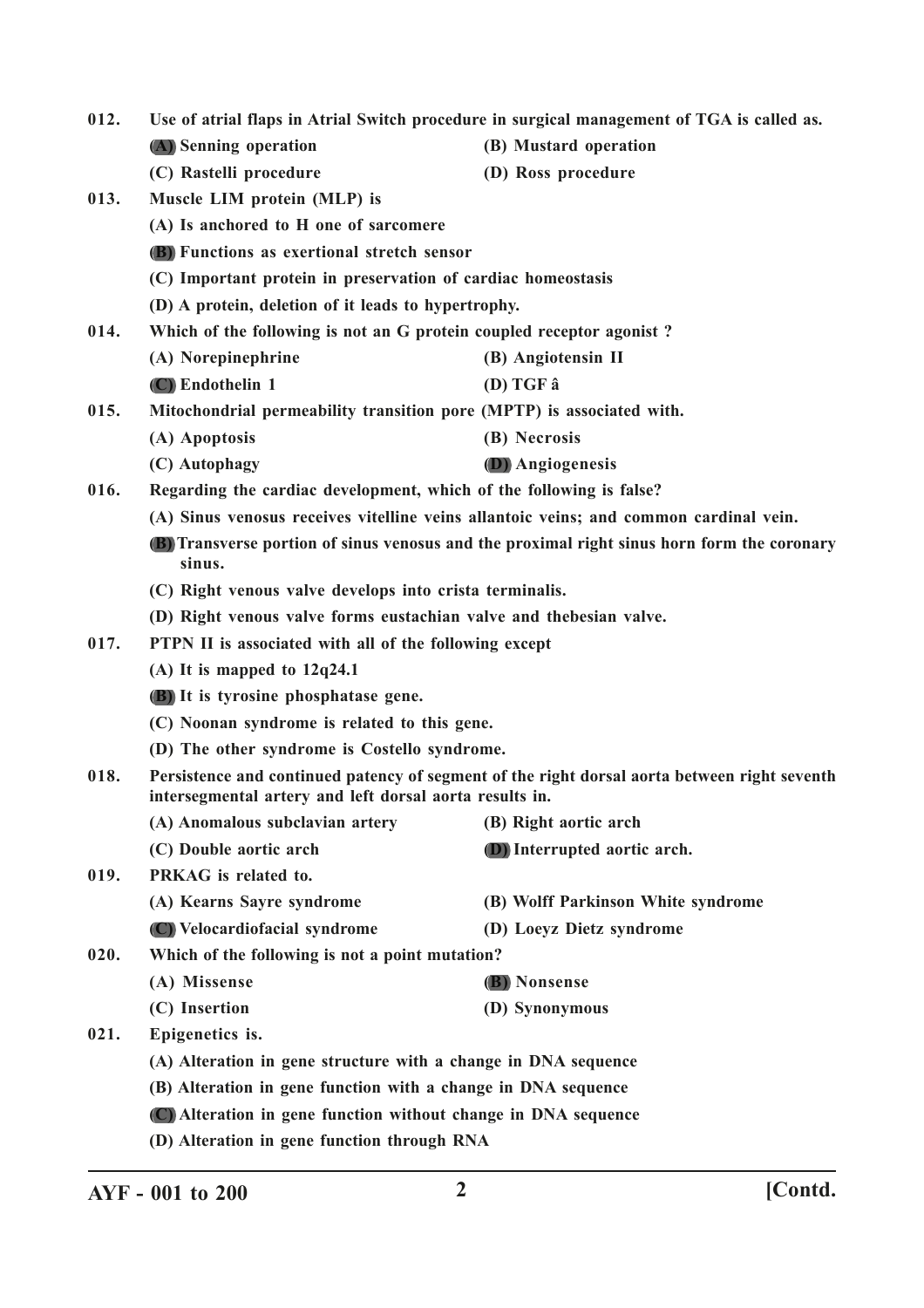| 022. | Which of the following trials is related to bone marrow stem cell therapy in Acute Myocardial<br><b>Infarction?</b> |                                                                                         |
|------|---------------------------------------------------------------------------------------------------------------------|-----------------------------------------------------------------------------------------|
|      | (A) RECOVERY                                                                                                        | (B) BOOST                                                                               |
|      | (C) ORBITAL                                                                                                         | (D) ACCLAIM                                                                             |
| 023. | Which of the following neurohormonal changes not seen in Heart Failure?                                             |                                                                                         |
|      | (A) Increased dopamine                                                                                              | (B) Increased cardiotropin I                                                            |
|      | (C) Increased Insulin/cortisol                                                                                      | (D) Increased Insulin like growth factor I                                              |
| 024. | Cleavage of propeptide to BNP and NT pro BNP is by serine protease called                                           |                                                                                         |
|      | (A) Clevin                                                                                                          | (B) Corin                                                                               |
|      | (C) Forin                                                                                                           | <b>D</b> ) Porin                                                                        |
| 025. | <b>Failure?</b>                                                                                                     | Which of the following is not a minor criterion in the Framingham Heart Study for Heart |
|      | (A) Ankle edema                                                                                                     | (B) Hepatojugular reflux                                                                |
|      | (C) Night cough                                                                                                     | (D) Tachycardia                                                                         |
| 026. | Recommended daily intake of salt (NaCl) is                                                                          |                                                                                         |
|      | $(A)$ 3.7 gms                                                                                                       | $(B)$ 5.8 gms                                                                           |
|      | $(C)$ 5.5 gms                                                                                                       | $(D)$ 6.0 gms                                                                           |
| 027. | Which of the following does not produce superoxide in arteries?                                                     |                                                                                         |
|      | (A) NADPH Oxidase                                                                                                   | <b>B</b> ) NOS coupling                                                                 |
|      | (C) Xanthine Oxidase                                                                                                | (D) Mitochondria                                                                        |
| 028. | Hemodynamic Hallmark of Diastolic hypertension is                                                                   |                                                                                         |
|      | (A) Increased large artery stiffness.                                                                               | (B) Increased peripheral SVR.                                                           |
|      | $(C)$ Both $(A)$ and $(B)$                                                                                          | (D) None of the above                                                                   |
| 029. | Automated office Blood Pressure monitoring was utilized in.                                                         |                                                                                         |
|      | (A) ALLHAT trial                                                                                                    | <b>B</b> ) SPRINT trial                                                                 |
|      | (C) STREAM trial                                                                                                    | (D) ELEVATE trial                                                                       |
| 030. | Hypertension is defined as Automated Office Blood Pressure (AOBP) as more than.                                     |                                                                                         |
|      | $(A)$ 130/80 mm Hg                                                                                                  | $(B)$ 135/80 mm Hg                                                                      |
|      | $(C)$ 135/85 mm Hg                                                                                                  | (D) $140/85$ mm Hg                                                                      |
| 031. | Which of the following regarding ABPM is false?                                                                     |                                                                                         |
|      | (A) It is gold standard for BP monitoring                                                                           |                                                                                         |
|      | (B) Out of office Hypertension night value is $>120/70$ mm Hg                                                       |                                                                                         |
|      | (C) Optimal value to attain $24$ Hr BP < $120/75$ mm Hg                                                             |                                                                                         |
|      | reading in night                                                                                                    | (D) At least one measurement per hour to be taken with six reading in morning and six   |
| 032. | Class II A of hypertensive heart disease is.                                                                        |                                                                                         |
|      | (A) Grade I LV diastolic dysfunction                                                                                | (B) LVH with NYHA class II                                                              |
|      | (C) LVH with normal functional capacity                                                                             | (D) HFPEF                                                                               |
|      |                                                                                                                     |                                                                                         |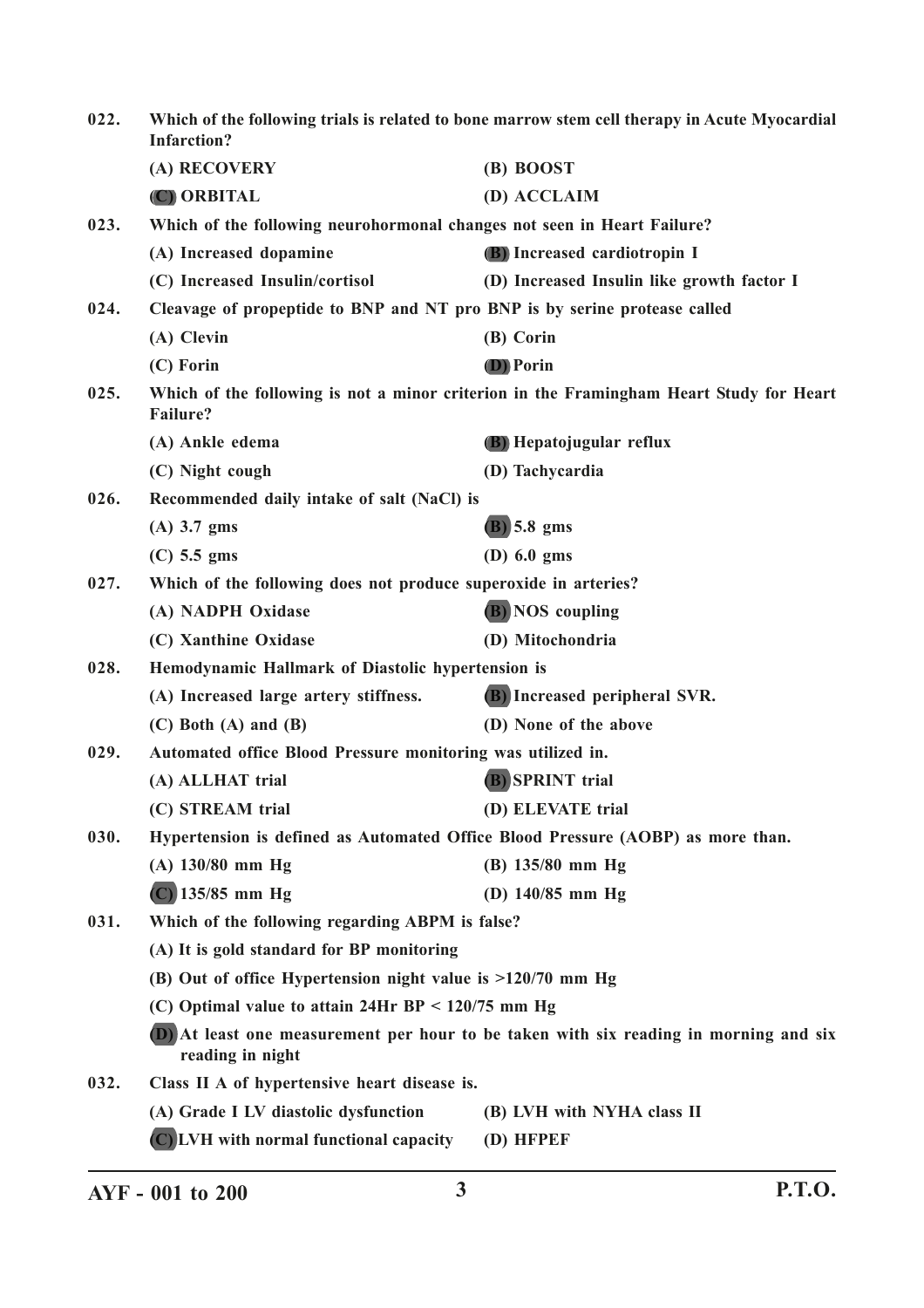| 033. | Recommendation with regards to diet in guidelines all are false, except                                       |                                                                                           |
|------|---------------------------------------------------------------------------------------------------------------|-------------------------------------------------------------------------------------------|
|      | (A) Reduce sodium to less than 2.3 gms/day                                                                    |                                                                                           |
|      | (B) Potassium intake of 3gms/day                                                                              |                                                                                           |
|      | (C) One unit of alcohol drink/day in women                                                                    |                                                                                           |
|      | (D) All of the above                                                                                          |                                                                                           |
| 034. | Effectiveness of chlorthalidone than the hydrochlorothiazide was shown in the trial                           |                                                                                           |
|      | (A) ALLHAT trial                                                                                              | (B) ACCOMPLISH trial                                                                      |
|      | (C) MRFIT trial                                                                                               | (D) ASCOT trial                                                                           |
| 035. | elderly?                                                                                                      | Which of the following is the adverse effect more commonly seen with thiazide diuretic in |
|      | (A) Hyponatremia                                                                                              | (B) Hypokalemia                                                                           |
|      | (C) Gout                                                                                                      | (D) Glucose intolerance                                                                   |
| 036. |                                                                                                               | Which of the following in Cardiac MRI produces movies similar to echocardiography?        |
|      | (A) Gradient recalled ECHO (GRE)                                                                              | (B) Spin echo                                                                             |
|      | (C) Turbo spin echo (TSE)                                                                                     | (D) Echo planar imaging (EPI)                                                             |
| 037. | Epicardial hyperenhancement in the inferolateral wall is consistent with                                      |                                                                                           |
|      | $(A)$ DCMP                                                                                                    | (B) Anderson Fabry disease                                                                |
|      | $(C)$ ARVD                                                                                                    | $(D)$ HCM                                                                                 |
| 038. | T2 * value of less than msec is considered diagnostic for myocardial iron overload.                           |                                                                                           |
|      | $(A) < 35$ msec                                                                                               | $(B) < 40$ msec                                                                           |
|      | $(C) < 22$ msec                                                                                               | $(D)$ < 20 msec                                                                           |
| 039. | Tagging of myocardium indicative of constrictive pericarditis is                                              |                                                                                           |
|      | (A) Gridlines at the interface between pericardium and epicardium shear during systole but<br>not in diastole |                                                                                           |
|      | (B) Gridlines remain intact as motion is concordant.                                                          |                                                                                           |
|      | $(C)$ Both $(A)$ and $(B)$                                                                                    |                                                                                           |
|      | (D) None of the above                                                                                         |                                                                                           |
| 040. | due to mutation in gene encoding.                                                                             | Autosomal Recessive form of Catecholaminergic Polymorphic Ventricular Tachycardia is      |
|      | (A) Ankyrin                                                                                                   | (B) Calsequetrin                                                                          |
|      | (C) Ryanodine receptor                                                                                        | $(D)$ SCN5A                                                                               |
| 041. | The great majority of the symptomatic coronary thrombi are caused by.                                         |                                                                                           |
|      | (A) Plaque rupture                                                                                            | (B) Plaque erosion                                                                        |
|      | (C) Plaque hemorrhage                                                                                         | (D) None of the above                                                                     |
| 042. |                                                                                                               | The key cellular effectors in the pathogenesis of myocardial ischemic reperfusion damage  |
|      | (A) Monocytes                                                                                                 | <b>(B)</b> Neutrophils                                                                    |
|      | (C) Macrophages                                                                                               | (D) T Cells                                                                               |
| 043. | fibrinolysis?                                                                                                 | Which of the following trials of clopidogrel is done in STEMI patients managed with       |
|      | (A) CLARITY                                                                                                   | (B) CAPRIE                                                                                |
|      | (C) CURE                                                                                                      | (D) CHARISMA                                                                              |
|      |                                                                                                               |                                                                                           |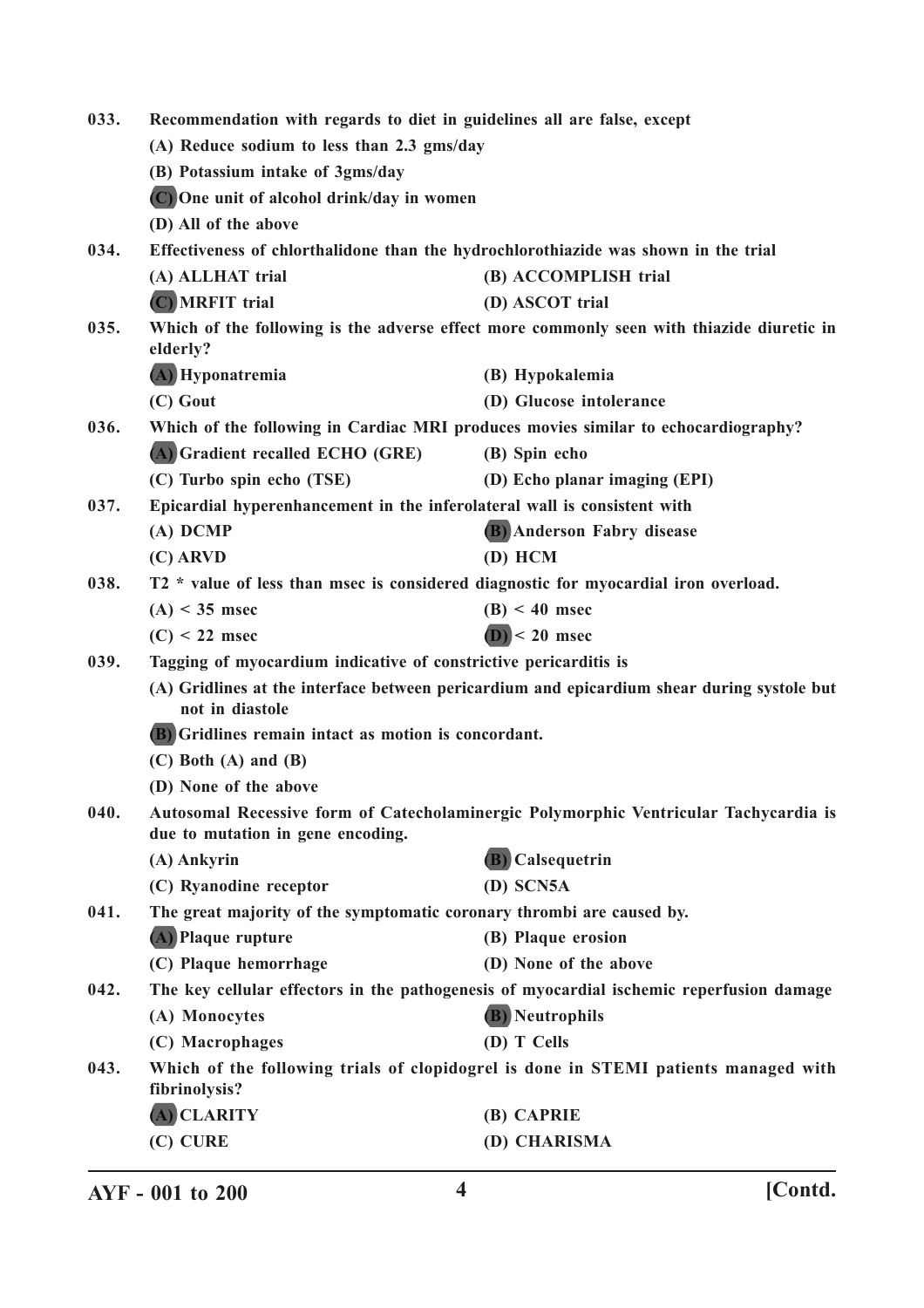| 044. | Which of the following is a thromboxane inhibitor?                                   |                                                                                                |
|------|--------------------------------------------------------------------------------------|------------------------------------------------------------------------------------------------|
|      | (A) Elinogrel                                                                        | (B) Ticagrelor                                                                                 |
|      | (C) Ridogrel                                                                         | (D) Cangrelor                                                                                  |
| 045. | formulation?                                                                         | Which of the following is a direct acting, reversible P2Y12 inhibitor with both an IV and oral |
|      | (A) Ticagrelor                                                                       | (B) Elinogrel                                                                                  |
|      | (C) Cangrelor                                                                        | (D) Ridogrel                                                                                   |
| 046. | Neutralizing dose of protamine for unfractionated heparin is.                        |                                                                                                |
|      | (A) 1mg of protamine for 100 U of UFH                                                | (B) 1mg of protamine for 1000 U of UFH                                                         |
|      | (C) 1mg of protamine for 10 U of UFH                                                 | (D) 1mg of protamine for 1 U of UFH                                                            |
| 047. | Fondaparinux was compared to enoxaparin in patients with UA/NSTEMI in                | <b>Trial</b>                                                                                   |
|      | (A) OASIS 5 trial                                                                    | (B) OASIS 6 trial                                                                              |
|      | (C) OASIS 7 trial                                                                    | (D) OASIS 4 trial                                                                              |
| 048. | Which of the following is false regarding Argatroban, the direct thrombin inhibitor? |                                                                                                |
|      | (A) It binds to thrombin noncovalently thereby forming a reversible complex.         |                                                                                                |
|      | (B) Metabolized by the cytochrome P450 3A4 pathway.                                  |                                                                                                |
|      | (C) Renal adjustment is necessary.                                                   |                                                                                                |
|      | (D) Primary indication is use in Heparin induced thrombocytopenia.                   |                                                                                                |
| 049. | finger, epidermal growth factor and kringle-1 domains.                               | Smallest tissue type plasminogen activator (tPA) derivative engineered to lack the fibronectin |
|      | (A) Lanoteplase                                                                      | (B) Tenecteplase                                                                               |
|      | (C) Reteplase                                                                        | (D) Streplyase                                                                                 |
| 050. | Which of the following trials compared PCI with drug eluting stents and CABG?        |                                                                                                |
|      | (A) ARTS II                                                                          | (B) GABI                                                                                       |
|      | (C) EAST                                                                             | (D) AWESOME                                                                                    |
| 051. | Proportion of cardiac patients having significant depression.                        |                                                                                                |
|      | $(A)$ 15% - 30%                                                                      | (B) $5\% - 10\%$                                                                               |
|      | (C) $40\% - 50\%$                                                                    | (D) $1\% - 10\%$                                                                               |
| 052. | Wine and cheese reaction is seen with following antidepressant medications.          |                                                                                                |
|      | (A) Tricyclic antidepressants                                                        | (B) Selective serotonin reuptake inhibitors                                                    |
|      | (C) Monoamine oxidase inhibitors                                                     | (D) Benzodiazepines                                                                            |
| 053. |                                                                                      | Which of the following antidepressants have less risk of cardiovascular side effects?          |
|      | (A) Selective serotonin reuptake inhibitors (B) Monoamine oxidase inhibitors         |                                                                                                |
|      | (C) Tricyclic antidepressants                                                        | (D) Benzodiazepines                                                                            |
| 054. | Valvular cardiomyopathy is seen as a consequence of all except                       |                                                                                                |
|      | (A) Mitral regurgitation                                                             | (B) Aortic regurgitation                                                                       |
|      | (C) Aortic stenosis                                                                  | <b>D</b> ) Mitral stenosis                                                                     |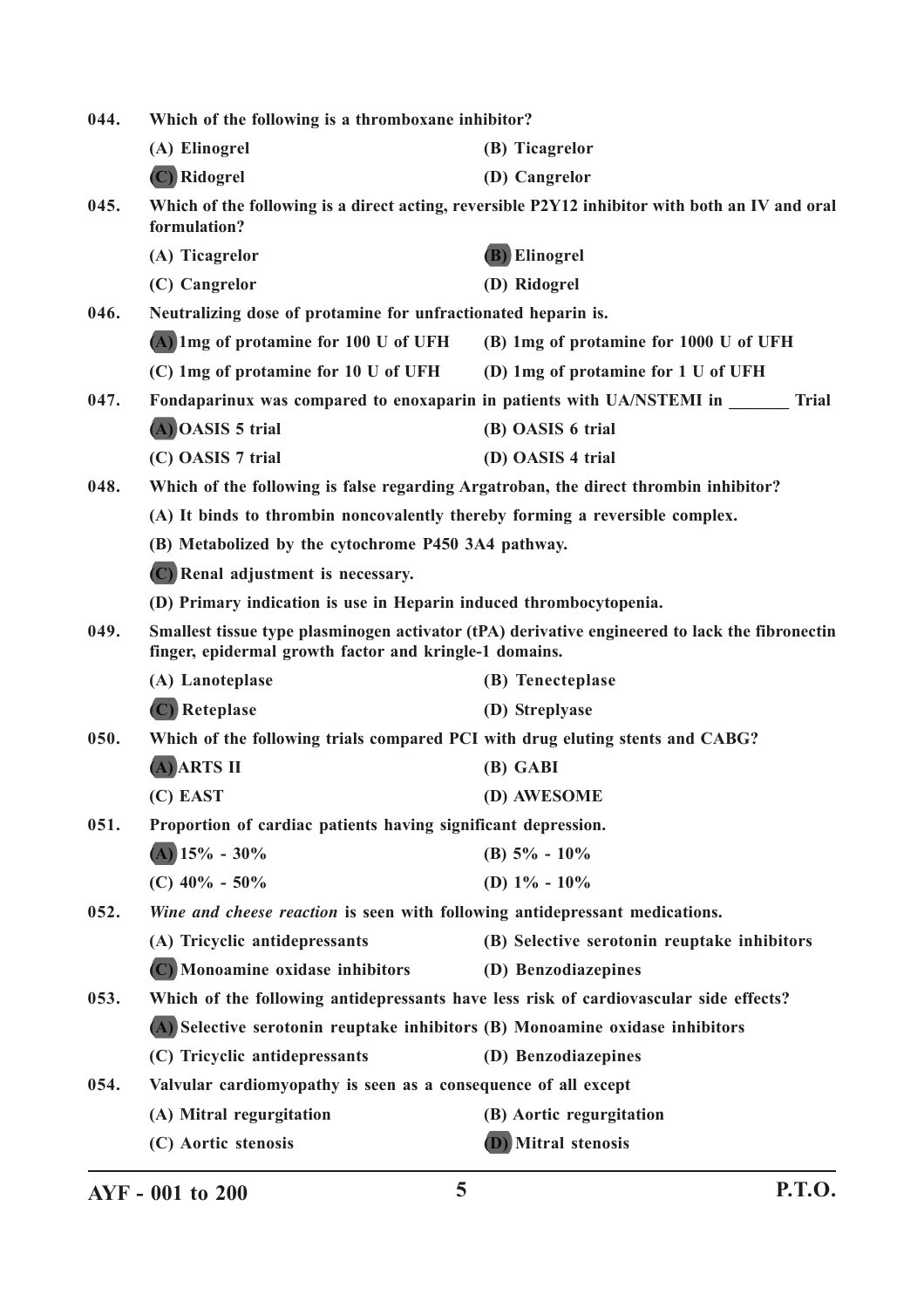| 055. | Increased frequency of HLA association in patients with dilated cardiomyopathy is seen<br>with all except. |                                                                                             |
|------|------------------------------------------------------------------------------------------------------------|---------------------------------------------------------------------------------------------|
|      | (A) HLA B 27                                                                                               | $(B)$ HLA A2                                                                                |
|      | (C) HLA DR4                                                                                                | <b>D</b> ) HLA DRW6                                                                         |
| 056. | pathophysiology of                                                                                         | Billingham classification on a tissue taken by endomyocardial biopsy is used for            |
|      | (A) Peripartum cardiomyopathy                                                                              | (B) Takotsubo cardiomyopathy                                                                |
|      | (C) Anthracycline cardiomyopathy                                                                           | (D) Post cardiac transplantation                                                            |
| 057. | cardiomyopathy                                                                                             | Characteristic microscopic feature of myocardium in a pathological specimen of hypertrophic |
|      | (A) Myocardial fiber disarray                                                                              | (B) Whorling of muscle fibers                                                               |
|      | (C) Clefts lined with endothelium.                                                                         | (D) All of the above                                                                        |
| 058. |                                                                                                            | Which of the following is false regarding pulse of hypertrophic cardiomyopathy?             |
|      | (A) Brisk pulse                                                                                            |                                                                                             |
|      |                                                                                                            | (B) Spike and dome pattern rapid rise of percussion wave with midsystolic drop.             |
|      | (C) Shorter ejection time                                                                                  |                                                                                             |
|      | (D) None of the above                                                                                      |                                                                                             |
| 059. | BrockenbroughBraunwald phenomenon is all; except                                                           |                                                                                             |
|      | (A) Increase in contractility of the ventricle.                                                            |                                                                                             |
|      | (B) Increase in degree of dynamic obstruction.                                                             |                                                                                             |
|      | (C) Increase in gradient.                                                                                  |                                                                                             |
|      | (D) Increase in aortic pulse pressure.                                                                     |                                                                                             |
| 060. | Optimal AV interval in hypertrophic cardiomyopathy for dual chamber pacing is.                             |                                                                                             |
|      | $(A)$ 60 msec                                                                                              | $(B)$ 120msec                                                                               |
|      | $(C)$ 110msec                                                                                              | $(D)$ 240msec                                                                               |
| 061. | Which of the following amyloidosis has relatively good prognosis?                                          |                                                                                             |
|      | (A) Secondary AA                                                                                           | (B) Primary AL                                                                              |
|      | (C) Senile systemic amyloidosis                                                                            | (D) ATTR type                                                                               |
| 062. |                                                                                                            | Which of the following type of hemochromatosis is autosomal dominant in inheritance?        |
|      | $(A)$ Type I                                                                                               | $(B)$ Type II                                                                               |
|      | (C) Type III                                                                                               | (D) Type IV                                                                                 |
| 063. | first'                                                                                                     | Profession of medicine is based on _________ Relationship, which means 'putting the patient |
|      | (A) Fiduciary                                                                                              | (B) Beneficience                                                                            |
|      | (C) Informed consent                                                                                       | (D) None of the above                                                                       |
| 064. | Alternative label for sensitivity an specificity are                                                       |                                                                                             |
|      | (A) True negativity rate; true positivity rate                                                             |                                                                                             |
|      | (B) True positivity rate; true negativity rate                                                             |                                                                                             |
|      | (C) True negative rate for both                                                                            |                                                                                             |
|      | (D) True positive rate for both                                                                            |                                                                                             |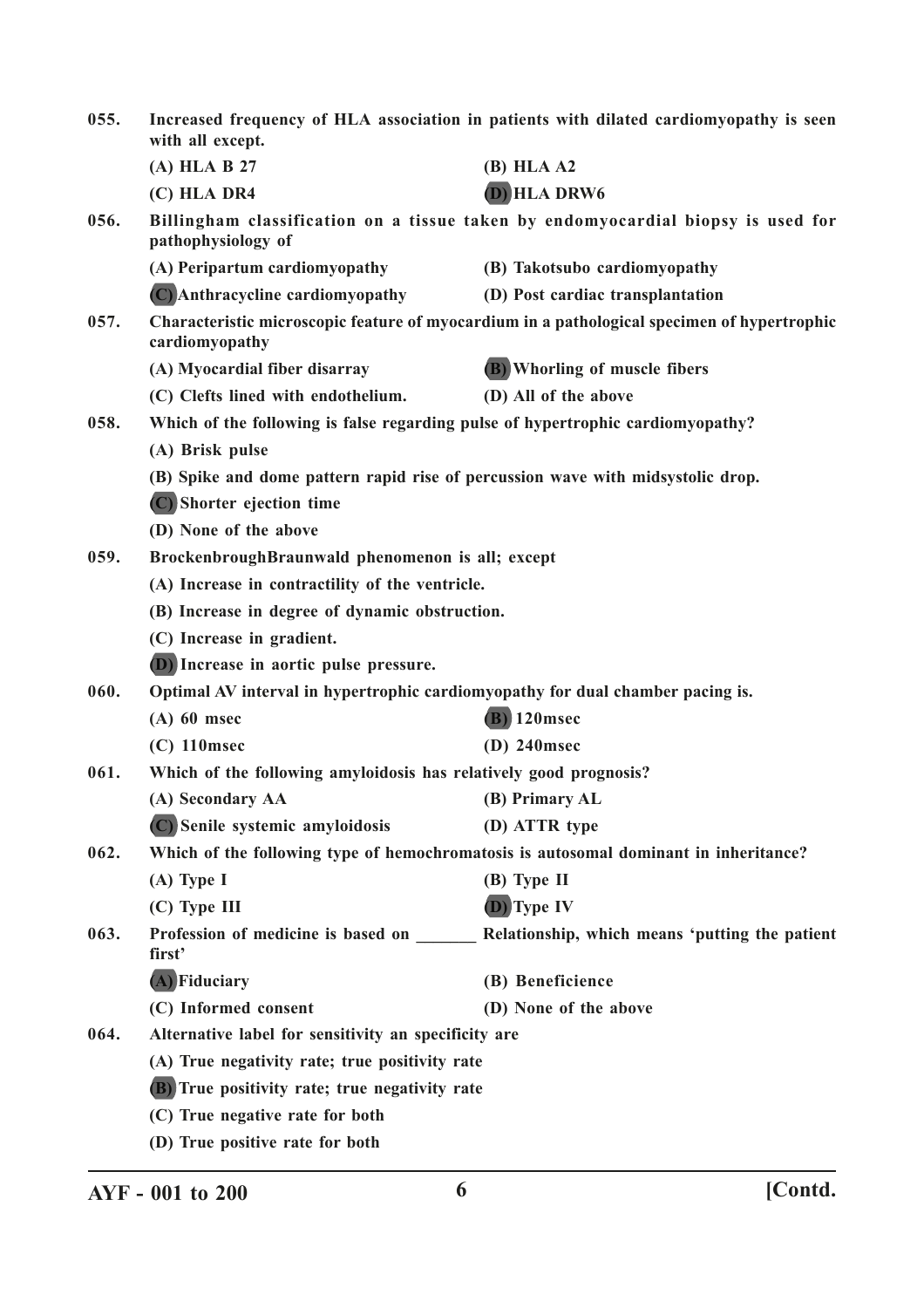**065. A probability of 25% (1 in 4) represents the odds ratio of (A) 1:3 (B) 1:4 (C) 3:1 (D) 4:1 066. What is null hypothesis ? (A) There is no difference between the two groups being studied. (B) There is difference between the two groups being studied. (C) There can be difference which does not affect the study (D) None of the above 067. Typical AVNRT has conduction antegradely and retrogradely through. (A) Slow/fast (B) Fast/slow (C) Slow/slow (D) None of the above 068. Which of the following AVNRT can be induced by ventricular pacing? (A) Typical (B) Atypical (C) Both (A) and (B) (D) None of the above 069. Adenosine dose to block SVT post cardiac transplantation is. (A) 3 mg (B) 6 mg (C) 12 mg (D) 1 mg 070. Accessory pathway connecting the atrium to the distal or compact AV node is. (A) James' fiber (B) Brechamber fiber (C) Mahaim fiber (D) None of the above 071. Scalar ECG showing negative delta wave in lead I and AVF; the accessory pathway location (A) Left lateral. (B) Right posterior (C) Left posterolateral. (D) Middle cardiac vein 072. Triangle of dysplasia in ARVD is. (A) Posterior base; apex; tricuspid valve (B) Posterior base; septum; tricuspid valve (C) Posterior base; septum; infundibulum (D) Posterior base; apex; infundibulum 073. Which of the following is false with regards to RVOT VT? (A) First described by Gallaverdin (B) Young patients without structural heart disease (C) Women affected more than men. (D) Most common location is anteroseptum of RVOT below pulmonary valve. 074. Blood supply of bundle of His is by (A) AV nodal artery (B) Branches from LAD artery (C) Both (A) and (B) (D) None of the above 075. Familial primary cardiac conduction disease is due to mutations in (A) SCN5A gene (B) CACL2 gene (C) KCNH1 gene (D) KCNQ2 gene**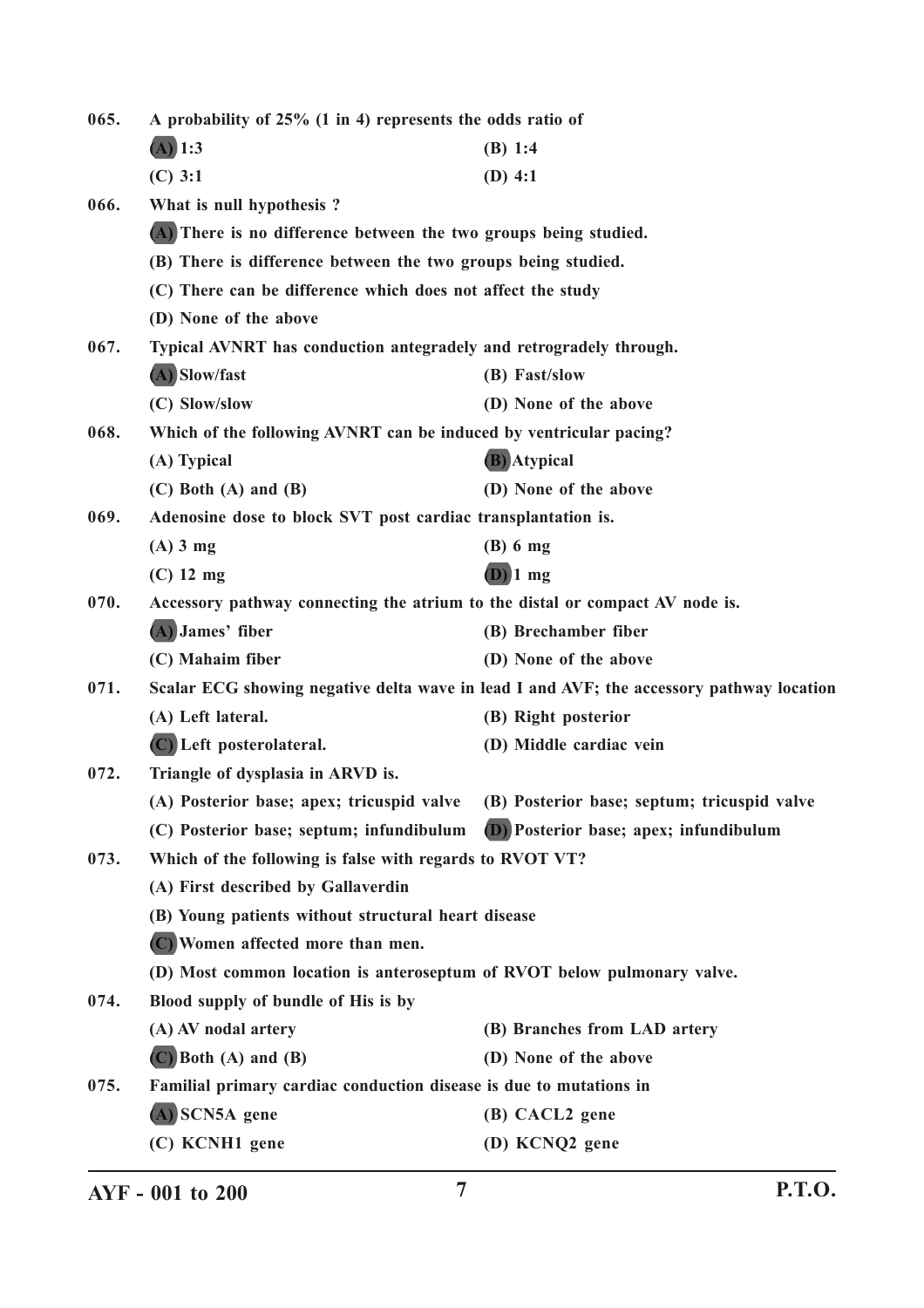| 076. | The cut off value for sinus pause beyond which it needs further evaluation.         |                                                                                                  |
|------|-------------------------------------------------------------------------------------|--------------------------------------------------------------------------------------------------|
|      | $(A)$ 3 sec                                                                         | $(B)$ 2 sec                                                                                      |
|      | $(C)$ 1 sec                                                                         | (D) None of the above                                                                            |
| 077. | Chronotropic incompetence is inability of sinus node to achieve at least.           |                                                                                                  |
|      | $(A)$ 70% of the age predicted heart rate.                                          | (B) 80% of the age predicted heart rate.                                                         |
|      | $(C)$ 65% of the age predicted heart rate. (D) 75% of the age predicted heart rate. |                                                                                                  |
| 078. |                                                                                     | Which of the following pacing is contraindicated in patient with carotid sinus hypersensitivity? |
|      | $(A)$ DDI                                                                           | $(B)$ DDD                                                                                        |
|      | $(C)$ AAI                                                                           | (D) None of the above                                                                            |
| 079. | ageing process exaggerated by hypertension and arteriosclerosis is termed as        | Progressive replacement of the proximal bundle branches by fibrosis as a result of the           |
|      | (A) Lenegre disease                                                                 | (B) Lev disease                                                                                  |
|      | $(C)$ Both $(A)$ and $(B)$                                                          | (D) None of the above                                                                            |
| 080. | Transseptal access for deploying the watchman device in left atrial appendage is.   |                                                                                                  |
|      | (A) Supero anterior                                                                 | (B) Infero posterior                                                                             |
|      | (C) At the foramen ovale                                                            | (D) Anterior to foramen ovale                                                                    |
| 081. | The number of days prior to CABG, the prasugrel has to be held is                   |                                                                                                  |
|      | $(A)$ 5 days                                                                        | (B) 7 days                                                                                       |
|      | $(C)$ 4 days                                                                        | $(D)$ 6 days                                                                                     |
| 082. | <b>UBENIMEX</b> is investigation therapy in                                         |                                                                                                  |
|      | (A) Pulmonary embolism                                                              | (B) Pulmonary hypertension                                                                       |
|      | (C) Heart failure                                                                   | (D) Chronic Limb ischemia                                                                        |
| 083. | Drug which is shown to lower Lipoprotein(a)                                         |                                                                                                  |
|      | (A) Niacin                                                                          | (B) Statin                                                                                       |
|      | (C) Ezetimibe                                                                       | (D) Fenofibrate                                                                                  |
| 084. | Most common ECG finding during angina is                                            |                                                                                                  |
|      | (A) T wave inversion                                                                | (B) ST depression                                                                                |
|      | (C) ST elevation                                                                    | (D) Pseudonormalization                                                                          |
| 085. | Anticoagulant drug evaluated in COMPASS trial                                       |                                                                                                  |
|      | (A) Warfarin                                                                        | (B) Apixaban                                                                                     |
|      | (C) Rivaroxaban                                                                     | (D) Edoxaban                                                                                     |
| 086. | Which of the following is not a cardioselective betablocker?                        |                                                                                                  |
|      | (A) Acebutolol                                                                      | (B) Atenolol                                                                                     |
|      | (C) Carteolol                                                                       | (D) Nebivolol                                                                                    |
| 087. | Betablocker which has a stimulatory effect on endothelial nitric oxide synthetase?  |                                                                                                  |
|      | (A) Labetalol                                                                       | (B) Carvedilol                                                                                   |
|      | (C) Bucindolol                                                                      | (D) Nebivolol                                                                                    |
| 088. | Which of the following drug causing gingival hyperplasia?                           |                                                                                                  |
|      | (A) Metoprolol                                                                      | (B) Verapamil                                                                                    |
|      | (C) Diltiazem                                                                       | (D) Nifedipine                                                                                   |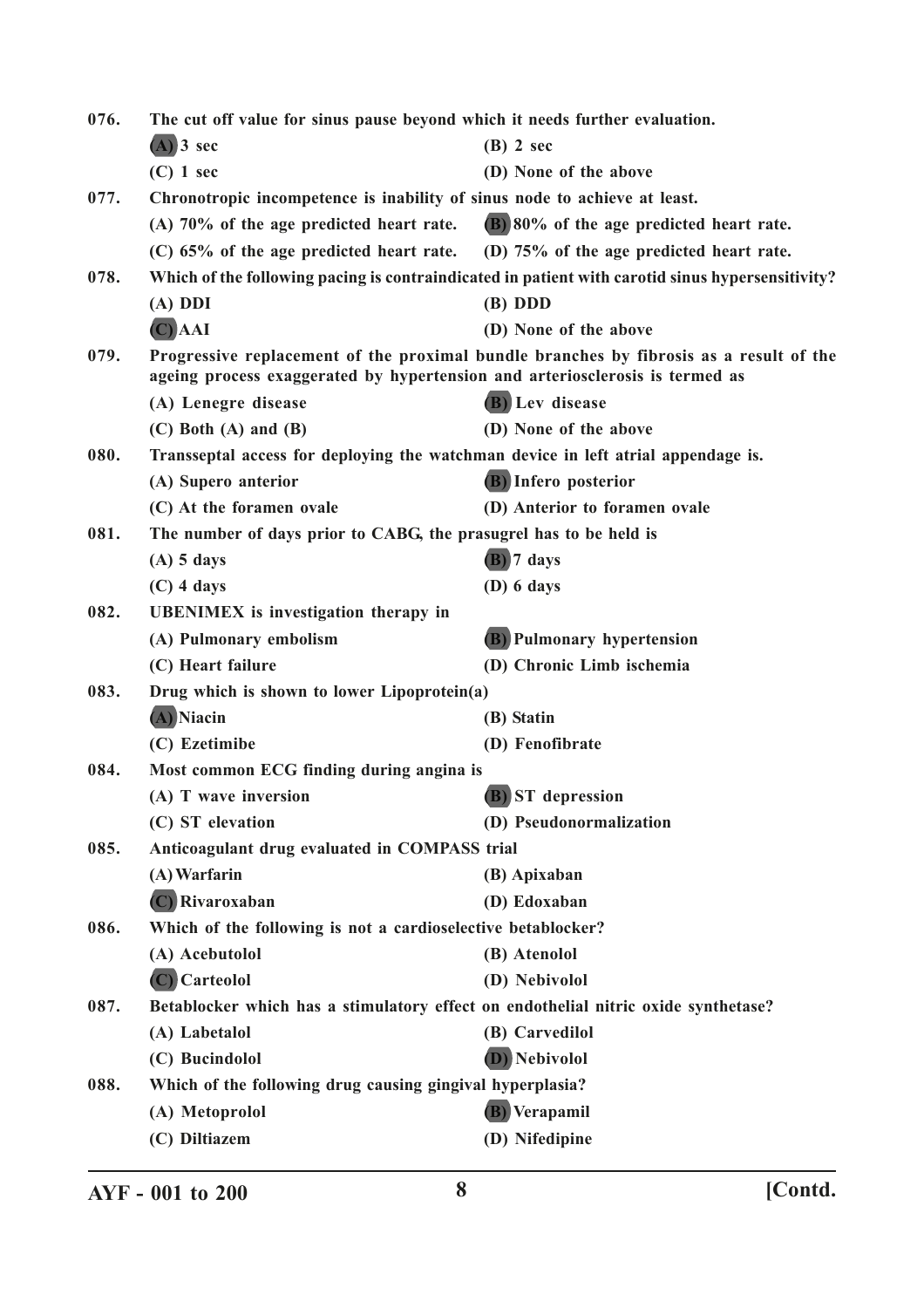| 089. | Nitrate tolerance is not seen in which of the following vessels?                                                            |                                                                                              |
|------|-----------------------------------------------------------------------------------------------------------------------------|----------------------------------------------------------------------------------------------|
|      | (A) Capacitance vessels                                                                                                     | (B) Resistance vessels                                                                       |
|      | (C) Large epicardial coronaries                                                                                             | (D) All of the above                                                                         |
| 090. | change in Heart rate or blood pressure?                                                                                     | Which of the following antianginal has an antischemic effect without a clinically meaningful |
|      | (A) Ivabradine                                                                                                              | <b>B</b> ) Ranolazine                                                                        |
|      | (C) Isradipine                                                                                                              | (D) Nitrates                                                                                 |
| 091. | Which of the following statin should not be combined with Ranolazine?                                                       |                                                                                              |
|      | (A) Atorvastatin                                                                                                            | <b>(B)</b> Simvastatin                                                                       |
|      | (C) Pitavastatin                                                                                                            | (D) Rosuvastatin                                                                             |
| 092. |                                                                                                                             | Side branch compromise in bifurcation lesions without apparent branch vessel disease?        |
|      | (A) $20\%$                                                                                                                  | (B) 30%                                                                                      |
|      | $(C)$ 10%                                                                                                                   | (D) $40\%$                                                                                   |
| 093. | Late stent thrombosis is defined as stent thrombosis which occurs between                                                   |                                                                                              |
|      | $(A)$ 30 days to 3 months                                                                                                   | (B) 30 days to 6 months                                                                      |
|      | (C) 30 days to one year                                                                                                     | (D) More than one year                                                                       |
| 094. | coagulation system                                                                                                          | Activation of factor VII involved in thrombin generation is seen in pathway in               |
|      | (A) Extrinsic pathway                                                                                                       | (B) Intrinsic pathway                                                                        |
|      | (C) Common pathway                                                                                                          | (D) None of the above                                                                        |
| 095. | Which of the following is mixed hypercoagulable state?                                                                      |                                                                                              |
|      | (A) Hyperhomocysteinemia                                                                                                    | (B) Previous venous thromboembolism                                                          |
|      | (C) Pregnancy                                                                                                               | (D) Cancer                                                                                   |
| 096. | Which of the following statements regarding homocysteinemia is not true?                                                    |                                                                                              |
|      | (A) Severe homocysteinemia is common than mild, moderate homocysteinemia.                                                   |                                                                                              |
|      | (B) Genetic mutations of methyl tetrahydrofolate reductase (MTHFR) is responsible for<br>the mild, moderate homocysteinemia |                                                                                              |
|      | (C) C677T polymorphism is associated with increased thermolability.                                                         |                                                                                              |
|      | (D) A1298C polymorphism is associated with reduced enzymatic activity.                                                      |                                                                                              |
| 097. | Which of the following are potential mechanisms for aspirin resistance?                                                     |                                                                                              |
|      | (A) Poor adherence to drug                                                                                                  |                                                                                              |
|      | (B) Thromboxane A2 generation via pathways distinct from COX-1                                                              |                                                                                              |
|      | (C) Increased activity of thromboxane A2 independent pathways of platelet activation                                        |                                                                                              |
|      | (D) All of the above                                                                                                        |                                                                                              |
| 098. | Almost 50% of the Asians exhibit clopidogrel resistance because of the allele.                                              |                                                                                              |
|      | (A) CYP2C19*2 allele loss of function                                                                                       | (B) CYP2C19*2 allele gain of function                                                        |
|      | (C) CYP2C19*3 allele gain of function                                                                                       | (D) CYP2C19*4 allele loss of function                                                        |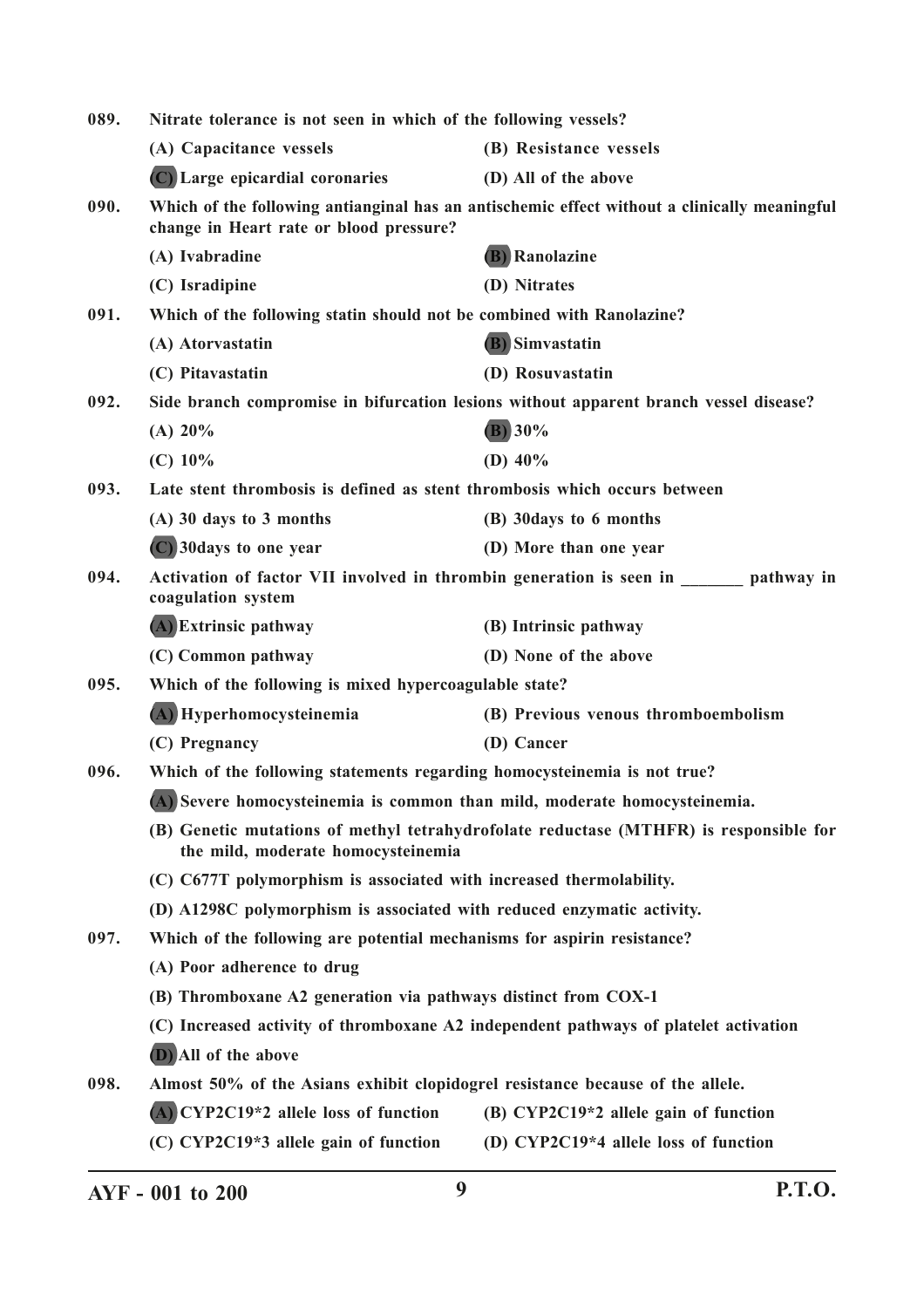| 099.        | Coxibs to be avoided in patients with cardiovascular disease. This statement has been made<br>after the APPROVE trial results- which has shown increased thrombotic cardiovascular<br>events. APROVE trial evaluated following drug. |                                                                                             |  |
|-------------|--------------------------------------------------------------------------------------------------------------------------------------------------------------------------------------------------------------------------------------|---------------------------------------------------------------------------------------------|--|
|             | (A) Celecoxib                                                                                                                                                                                                                        | (B) Etoricoxib                                                                              |  |
|             | (C) Rofecoxib                                                                                                                                                                                                                        | (D) None of the above                                                                       |  |
| <b>100.</b> | Which of the following cardiac tumors is malignant tumor?                                                                                                                                                                            |                                                                                             |  |
|             | (A) Myxoma                                                                                                                                                                                                                           | (B) Lipoma                                                                                  |  |
|             | (C) Lymphoma                                                                                                                                                                                                                         | (D) Papillary fibroelastoma                                                                 |  |
| 101.        | Most common benign cardiac tumor is children.                                                                                                                                                                                        |                                                                                             |  |
|             | (A) Lipoma                                                                                                                                                                                                                           | (B) Myxoma                                                                                  |  |
|             | (C) Rhabdomyoma                                                                                                                                                                                                                      | (D) Papillary fibroelastoma                                                                 |  |
| 102.        | Which of the following regarding fibromas occurring in heart is false?                                                                                                                                                               |                                                                                             |  |
|             | (A) Typically, they occur in adults.                                                                                                                                                                                                 |                                                                                             |  |
|             | (B) Most often location is the ventricle and interventricular septum.                                                                                                                                                                |                                                                                             |  |
|             | (C) They may present with arrythmias and sudden cardiac death.                                                                                                                                                                       |                                                                                             |  |
|             | (D) They frequently calcify.                                                                                                                                                                                                         |                                                                                             |  |
| 103.        | Most common cause of superiorvena cava syndrome nowadays is.                                                                                                                                                                         |                                                                                             |  |
|             | (A) Vascular causes like aortic aneurysm                                                                                                                                                                                             | (B) Lung cancer                                                                             |  |
|             | (C) Lymphoma                                                                                                                                                                                                                         | (D) Metastatic cancer                                                                       |  |
| 104.        |                                                                                                                                                                                                                                      | False about physiological effects of exogenous estrogen                                     |  |
|             | (A) Reduces LDL cholesterol                                                                                                                                                                                                          | (B) Increases HDL cholesterol                                                               |  |
|             | (C) Decrease HsCRP level                                                                                                                                                                                                             | (D) Improve glucose tolerance                                                               |  |
| 105.        | Habitual heavy alcohol consumption for men is defined as                                                                                                                                                                             |                                                                                             |  |
|             | $(A) \geq 4$ drinks a week                                                                                                                                                                                                           | $(B) \geq 8$ drinks a week                                                                  |  |
|             | $(C) \ge 15$ drinks a week                                                                                                                                                                                                           | (D) $\geq$ 12 drinks a week                                                                 |  |
| 106.        | All are true about lipoprotein-associated phospholipase A2 except                                                                                                                                                                    |                                                                                             |  |
|             | (A) Circulates bound to Lipoproteins                                                                                                                                                                                                 |                                                                                             |  |
|             |                                                                                                                                                                                                                                      | (B) Predicts residual risk after aggressive LDL cholesterol reduction with statin therapy   |  |
|             | (C) Levels strongly correlate with LDL                                                                                                                                                                                               |                                                                                             |  |
|             | (D) Positively correlate with vascular risk                                                                                                                                                                                          |                                                                                             |  |
| 107.        | All indicate thrombosis due to erosion except                                                                                                                                                                                        |                                                                                             |  |
|             | (A) Thick and intact fibrous cap                                                                                                                                                                                                     | (B) Red fibrin rich thrombus                                                                |  |
|             | (C) Collagen is a trigger                                                                                                                                                                                                            | (D) Non - occlusive thrombosis                                                              |  |
| 108.        |                                                                                                                                                                                                                                      | Drug that can be used to treat hypertension in patients with Hypertrophic cardiomyopathy is |  |
|             | (A) Amlodipine                                                                                                                                                                                                                       | (B) Telmisartan                                                                             |  |
|             | (C) Metoprolol                                                                                                                                                                                                                       | (D) High dose thiazides                                                                     |  |
| 109.        | All are the best add on drugs to treat true resistant hypertension except                                                                                                                                                            |                                                                                             |  |
|             | (A) Spironolactone                                                                                                                                                                                                                   | (B) Nebivolol                                                                               |  |
|             | (C) Clonidine                                                                                                                                                                                                                        | (D) Eplerenone                                                                              |  |
|             |                                                                                                                                                                                                                                      |                                                                                             |  |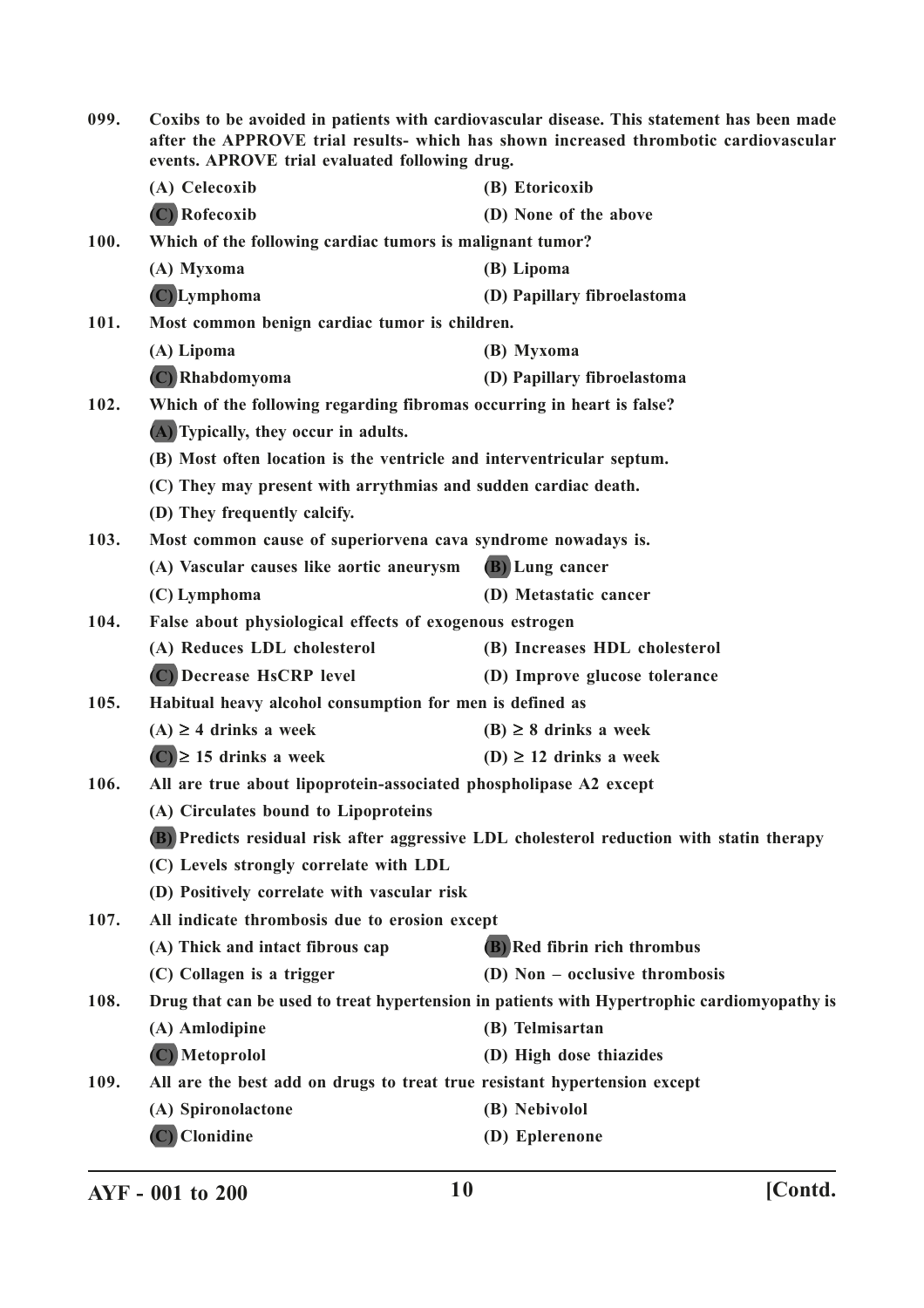| 110. | All are inclusion criteria of SPRINT trial except                                     |                                                                                            |
|------|---------------------------------------------------------------------------------------|--------------------------------------------------------------------------------------------|
|      | (A) Age $\geq$ 50yrs                                                                  | <b>(B)</b> Diabetes                                                                        |
|      | (C) Systolic BP $130 - 180$ mmHg                                                      | (D) Clinical coronary disease                                                              |
| 111. | Which of the following trial/study is related to statin use in advanced heart failure |                                                                                            |
|      | (A) CORONA                                                                            | (B) HOPE-3                                                                                 |
|      | (C) GLAGOV STUDY                                                                      | (D) JUPITER                                                                                |
| 112. | Which of the following decreases HBA1C                                                |                                                                                            |
|      | (A) Colesevelam                                                                       | (B) Rosuvastatin                                                                           |
|      | (C) Niacin                                                                            | (D) Fenofibrate                                                                            |
| 113. | Most common complication from mitral balloon valvotomy is                             |                                                                                            |
|      | (A) Embolic events                                                                    | (B) Severe MR                                                                              |
|      | (C) Pericardial tamponade                                                             | (D) LV perforation                                                                         |
| 114. | <b>False about Sydenham Chorea</b>                                                    |                                                                                            |
|      | (A) More common in Females                                                            |                                                                                            |
|      | of chorea                                                                             | (B) There is a long latency period between streptococcal pharyngitis and the development   |
|      | (C) Jack-in-the-box-tongue is seen                                                    |                                                                                            |
|      | (D) Persist during sleep also                                                         |                                                                                            |
| 115. | low-risk population include all except                                                | As per 2015 AHA revised JONES criteria for diagnosis of Rheumatic fever, major criteria in |
|      | (A) Polyarthralgia                                                                    | (B) Polyarthritis                                                                          |
|      | (C) Chorea                                                                            | (D) Subcutaneous nodules                                                                   |
| 116. | The cardinal findings of fetal heart failure include all except                       |                                                                                            |
|      | (A) Scalp edema                                                                       | (B) Ascites                                                                                |
|      | (C) Pericardial effusion                                                              | <b>D</b> ) Increased fetal movements                                                       |
| 117. | Williams syndrome: All are seen except                                                |                                                                                            |
|      | (A) Intellectual deficit                                                              | (B) Infantile hypocalcemia                                                                 |
|      | (C) supravalvular AS                                                                  | (D) Multiple peripheral Pulmonary stenoses                                                 |
| 118. | as cut point for intervention is                                                      | In pulmonary stenosis with intact ventricular system, the mean doppler gradient value used |
|      | $(A)$ 50 mmHg                                                                         | $(B)$ 40 mm Hg                                                                             |
|      | $(C)$ 45 mmHg                                                                         | $(D)$ 60 mmHg                                                                              |
| 119. | All are seen with pulmonary arterial-venous fistula except                            |                                                                                            |
|      | (A) Weber-Osler-Rendu syndrome                                                        | (B) Left Isomerism                                                                         |
|      | (C) Absence of lower lobe of left lung                                                | (D) Bronchiectasis                                                                         |
| 120. | Which of the following protease inhibitor do not appear to induce Lipodystrophy       |                                                                                            |
|      | (A) Atazanavir                                                                        | (B) Nelfinavir                                                                             |
|      | (C) Lopinavir                                                                         | (D) Ritonavir                                                                              |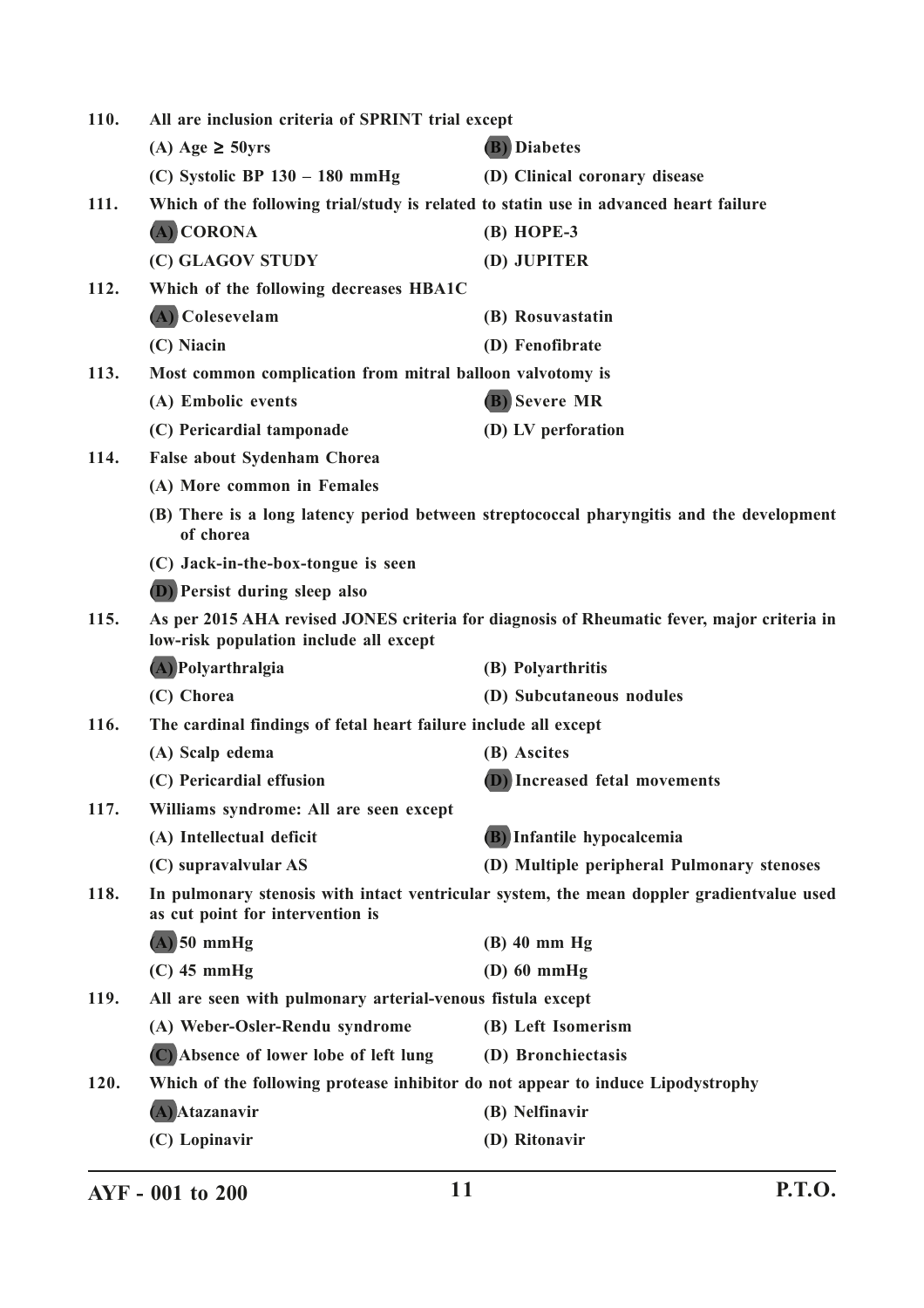| 121. | All are characteristics of Cardiac tamponade except              |                                                                                            |
|------|------------------------------------------------------------------|--------------------------------------------------------------------------------------------|
|      | (A) Elevated and equal intracavitary filling pressures           |                                                                                            |
|      | (B) Low transmural filling pressures                             |                                                                                            |
|      | (C) Small cardiac volumes                                        |                                                                                            |
|      | (D) Prominent Y descent                                          |                                                                                            |
| 122. | Normal pericardial thickness on CT SCAN is                       |                                                                                            |
|      | $(A)$ < 2 mm                                                     | $(B) < 3$ mm                                                                               |
|      | $(C)$ < 4 mm                                                     | $(D) < 5$ mm                                                                               |
| 123. | False about Late MI pericarditis                                 |                                                                                            |
|      | (A) Occurs from 1 week to a few months after MI                  |                                                                                            |
|      | (B) Symptoms include fever & pleuritic pain                      |                                                                                            |
|      | (C) Typical ECG changes of acute pericarditis are uncommon       |                                                                                            |
|      | (D) Tamponade is unusual                                         |                                                                                            |
| 124. | All are risk factors for Obstructive sleep apnea except          |                                                                                            |
|      | (A) Obesity                                                      | (B) Male sex                                                                               |
|      | (C) Female sex                                                   | (D) Old age                                                                                |
| 125. | <b>Aptamers</b> are                                              |                                                                                            |
|      | (A) Chemical antibodies                                          | (B) Small RNA                                                                              |
|      | (C) Single-stranded DNA nucleic acids                            | (D) All of the above                                                                       |
| 126. |                                                                  | Which of the following chest pain characteristic has the highest positive predictive value |
|      | (A) Typical chest pain                                           | (B) Radiation to both arms                                                                 |
|      | (C) Radiation to neck or jaw                                     | (D) Associated Dyspnoea                                                                    |
| 127. | Which of the following is not a characteristic of typical angina |                                                                                            |
|      | (A) Substernal discomfort                                        | (B) Initiated by stress                                                                    |
|      | (C) Associated with Palpitations                                 | (D) Relieved by rest or sub-lingual NTG                                                    |
| 128. | Palpable JVP is seen in                                          |                                                                                            |
|      | (A) Severe tricuspid stenosis                                    | (B) Severe tricuspid regurgitation                                                         |
|      | (C) SVC obstruction                                              | (D) Severe pulmonary stenosis                                                              |
| 129. | V wave on JVP represents                                         |                                                                                            |
|      | (A) Atrial systole                                               | (B) Following just after S1                                                                |
|      | (C) Occurs at start of ventricular systole                       | <b>D</b> ) Atrial filling                                                                  |
| 130. | Most common presenting symptom of Retroperitoneal hematoma       |                                                                                            |
|      | (A) Hypotension                                                  | (B) Diaphoresis                                                                            |
|      | (C) Tachycardia                                                  | (D) Bradycardia                                                                            |
| 131. | Contour of the pulse depends on all except                       |                                                                                            |
|      | (A) Stroke volume                                                | (B) Systemic resistance                                                                    |
|      | (C) Vascular capacity and compliance                             | (D) Ejection time                                                                          |
|      |                                                                  |                                                                                            |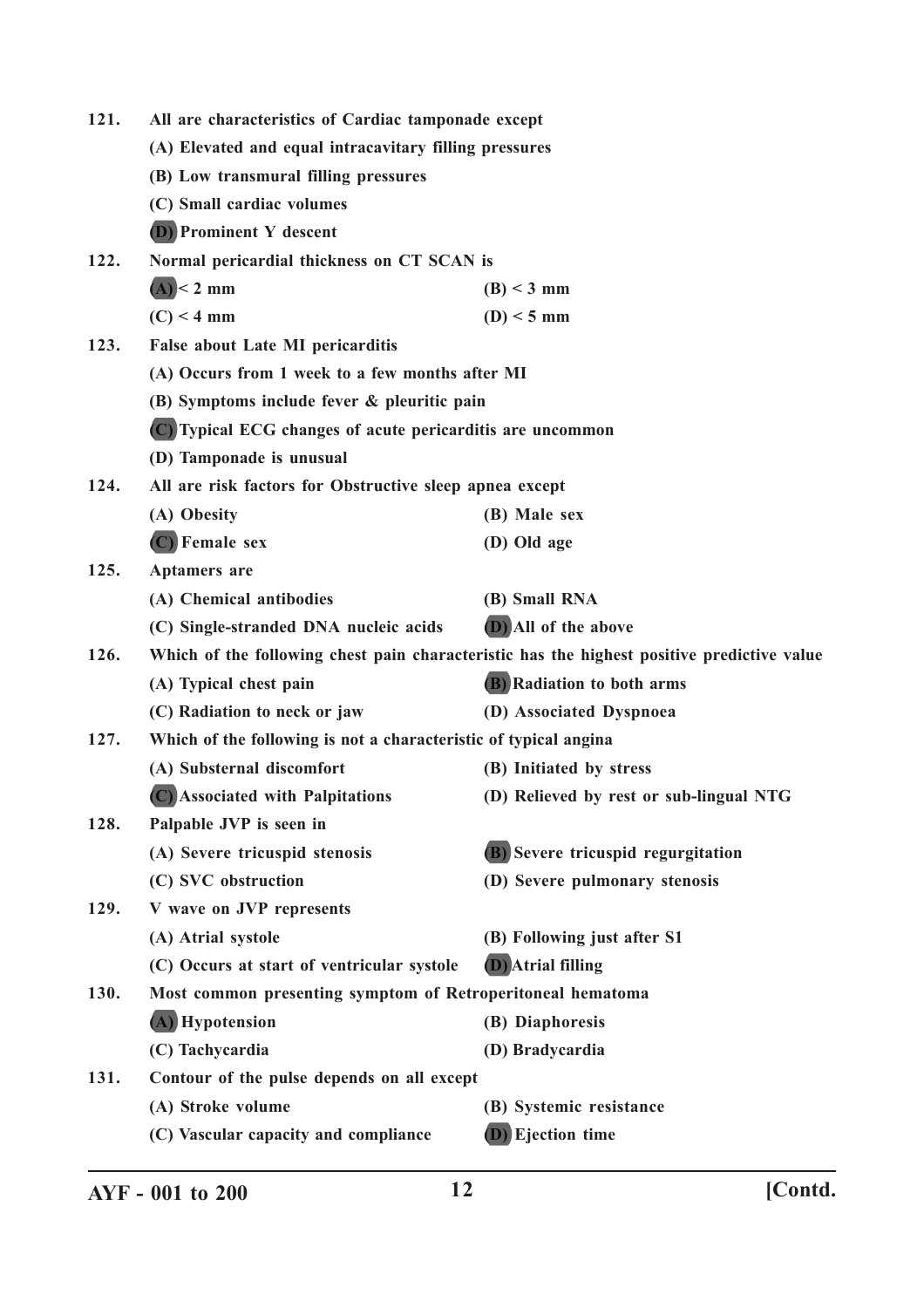| 132.                                                 | Bounding pulse is seen in all except                                             |                                 |  |
|------------------------------------------------------|----------------------------------------------------------------------------------|---------------------------------|--|
|                                                      | (A) Thyrotoxicosis                                                               | (B) Severe bradycardia          |  |
|                                                      | (C) AV fistula                                                                   | <b>D</b> ) Aortic stenosis      |  |
| 133.                                                 | The amplitude of U wave usually is                                               |                                 |  |
|                                                      | $(A)$ Less than 0.1 mV                                                           | $(B)$ Less than 0.2 mV          |  |
|                                                      | $(C)$ Less than $0.3$ mV                                                         | (D) Less than $0.4$ mV          |  |
| 134.                                                 | Pulsus Paradoxus may be palpable when BP difference exceeds                      |                                 |  |
|                                                      | $(A)$ 10 mm of Hg                                                                | $(B)$ 5 mm of Hg                |  |
|                                                      | $(C)$ 15 mm of Hg                                                                | $(D)$ 12 mm of Hg               |  |
| 135.                                                 | Which of the following is a low-pitched sound                                    |                                 |  |
|                                                      | (A) Ejection sound                                                               | (B) Opening snap                |  |
|                                                      | (C) Tumour plop                                                                  | (D) Pericardial knock           |  |
| 136.                                                 | Which of the following is not a cause for mid systolic murmur                    |                                 |  |
|                                                      | (A) Aortic stenosis                                                              | (B) Pulmonic stenosis           |  |
|                                                      | (C) Large ASD with Lt to Rt shunt                                                | <b>(D)</b> Aortic regurgitation |  |
| 137.                                                 | Murmur of Acute rheumatic mitral valvulitis is                                   |                                 |  |
|                                                      | (A) Graham steel murmur                                                          | <b>(B)</b> Carey coomb murmur   |  |
|                                                      | (C) Austin flint murmur                                                          | (D) Rytand murmur               |  |
| 138.                                                 | ECG electrodes placed higher on anterior torso than normal, help in diagnosis of |                                 |  |
|                                                      | $(A)$ ARVC                                                                       | (B) Long QT syndrome            |  |
|                                                      | (C) Short QT syndrome                                                            | (D) Brugada syndrome            |  |
| 139.                                                 | Final area to be activated in both ventricles                                    |                                 |  |
|                                                      | (A) Anteroseptal wall                                                            | (B) Apex                        |  |
|                                                      | (C) Posterolateral wall                                                          | (D) Papillary muscle            |  |
| 140.<br>J wave is associated with prominent notch in |                                                                                  |                                 |  |
|                                                      | (A) Phase 2 of action potential on epicardium                                    |                                 |  |
|                                                      | (B) Phase 1 of action potential on epicardium                                    |                                 |  |
|                                                      | (C) Phase 2 of action potential on endocardium                                   |                                 |  |
|                                                      | (D) Phase 1 of action potential on endocardium                                   |                                 |  |
| 141.                                                 | All are causes of abnormal small heart seen on chest X-Ray except                |                                 |  |
|                                                      | (A) Addison disease                                                              | (B) Malnourishment              |  |
|                                                      | (C) Emphysema                                                                    | <b>(D)</b> Thyrotoxicosis       |  |
| 142.                                                 | Asymmetric pulmonary oedema in mitral regurgitation is more common in            |                                 |  |
|                                                      | (A) Right Lower lobe                                                             | (B) Light Upper lobe            |  |
|                                                      | (C) Right Upper lobe                                                             | (D) Right Middle lobe           |  |
| 143.                                                 | In TOF, cardiac apex is formed by                                                |                                 |  |
|                                                      | (A) Right Atrium                                                                 | (B) Left ventricle              |  |
|                                                      | (C) Right Ventricle                                                              | (D) Main pulmonary artery       |  |
|                                                      |                                                                                  |                                 |  |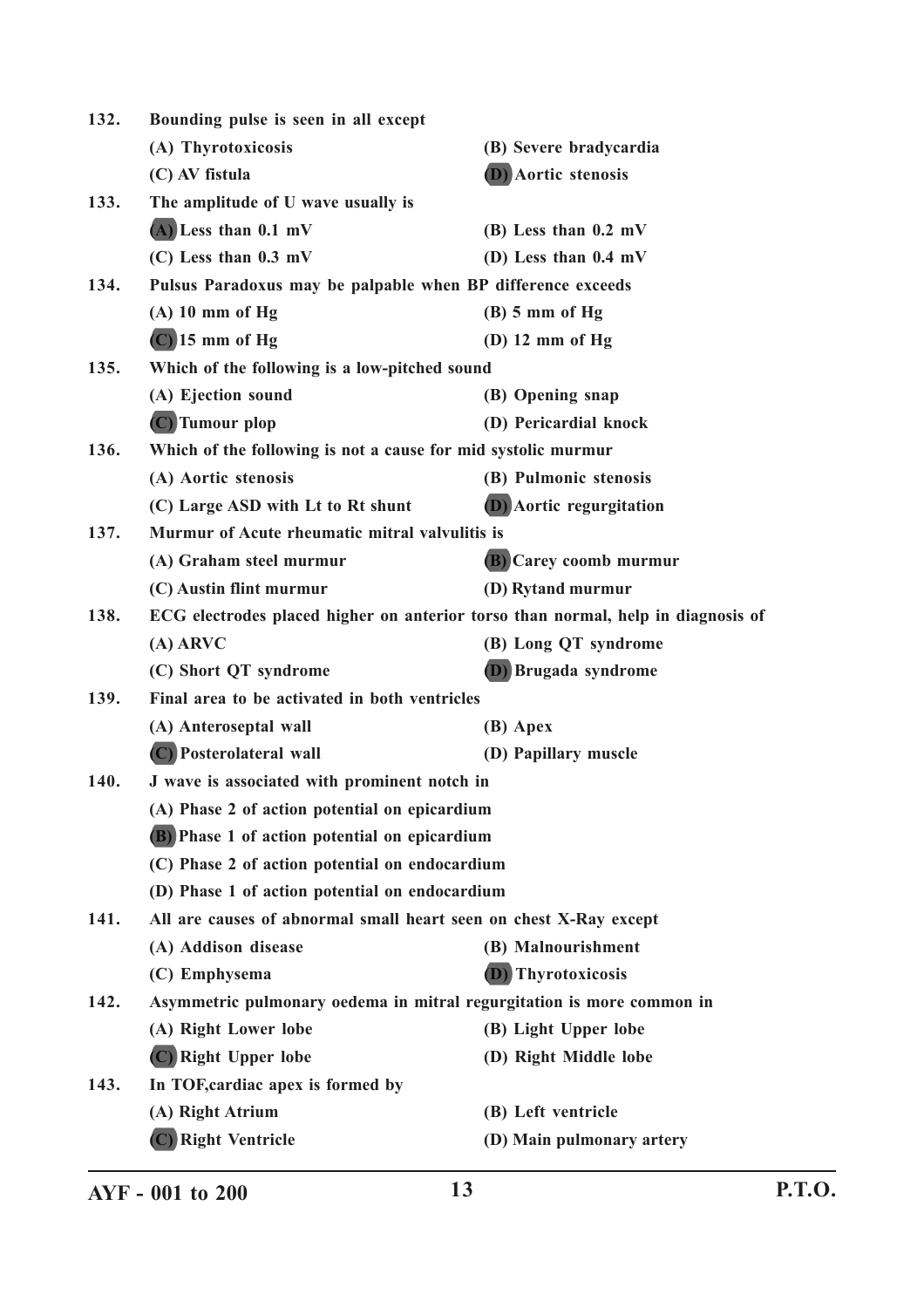| 144. | Metabolism perfusion mismatch in PET indicates                                                                               |                                                                                                |
|------|------------------------------------------------------------------------------------------------------------------------------|------------------------------------------------------------------------------------------------|
|      | (A) Normal myocardium                                                                                                        | (B) Scarred myocardium                                                                         |
|      | (C) Hibernating myocardium                                                                                                   | (D) Ischemic myocardium                                                                        |
| 145. | Myocardial viability detection by technetium can be improved by administration of                                            |                                                                                                |
|      | (A) Beta blockers                                                                                                            | (B) Calcium channel blockers                                                                   |
|      | (C) Nitrates                                                                                                                 | (D) Dobutamine                                                                                 |
| 146. | Which of the following are hazardous to CMR scanning                                                                         |                                                                                                |
|      | (A) Coronary stents                                                                                                          | (B) Sternal wires                                                                              |
|      | (C) Pacing wires                                                                                                             | (D) Mechanical heart valves                                                                    |
| 147. | CT scan                                                                                                                      | Which of the following drugs are not effective in lowering heart rate for high quality cardiac |
|      | (A) Metoprolol                                                                                                               | (B) Calcium channel blockers                                                                   |
|      | (C) Atenolol                                                                                                                 | (D) Ivabradine                                                                                 |
| 148. | Sensitivity of endomyocardial biopsy in evaluating cause of heart failure is least in                                        |                                                                                                |
|      | (A) Myocarditis                                                                                                              | <b>(B)</b> Sarcoidosis                                                                         |
|      | (C) Amyloidosis                                                                                                              | (D) Hemochromatosis                                                                            |
| 149. | Which of the following conditions do not have poor quality of life in heart failure                                          |                                                                                                |
|      | (A) Younger onset heart failure                                                                                              | (B) Male sex                                                                                   |
|      | (C) Higher body mass index                                                                                                   | (D) Presence of sleep apnoea                                                                   |
| 150. | Which of the following receptors/channels is not upregulated in failing myocyte                                              |                                                                                                |
|      | (A) Beta 1 Adrenergic                                                                                                        | (B) Beta 2 Adrenergic                                                                          |
|      | (C) Alpha 1 Adrenergic                                                                                                       | (D) Na/Ca Exchanger                                                                            |
| 151. |                                                                                                                              | Which of the following contractile proteins in failing myocyte reverts to foetal isoforms      |
|      | (A) Troponin I                                                                                                               | <b>B)</b> Myosin Heavy Chain                                                                   |
|      | (C) Tropomyosin                                                                                                              | (D) Troponin T                                                                                 |
| 152. | All of the following are risk factors for the development of central sleep apnoea in Heart<br>failure except                 |                                                                                                |
|      | (A) Presence of AF                                                                                                           | (B) Age $> 60$ years                                                                           |
|      | (C) Female sex                                                                                                               | (D) Hypocapnia                                                                                 |
| 153. | Which of the following is not a contraindication for heart transplantation                                                   |                                                                                                |
|      | (A) Age $> 65$ years                                                                                                         | <b>(B)</b> Diabetes                                                                            |
|      | (C) Active malignancy                                                                                                        | (D) Obesity (BMI $> 35 \text{ kg/m}^2$ )                                                       |
| 154. | Which of the following side effect is more common with Tacrolimus than Cyclosporine when<br>used after heart transplantation |                                                                                                |
|      | (A) Hirsutism                                                                                                                | (B) Gingival hyperplasia                                                                       |
|      | (C) Diabetes                                                                                                                 | (D) Hyperlipidaemia                                                                            |
| 155. | Which of the following mechanical circulatory device has pulsatile flow                                                      |                                                                                                |
|      | (A) Heartmate III                                                                                                            | (B) Heartmate II                                                                               |
|      | (C) HVAD                                                                                                                     | <b>D</b> ) Syncardia TAH-t                                                                     |
|      |                                                                                                                              |                                                                                                |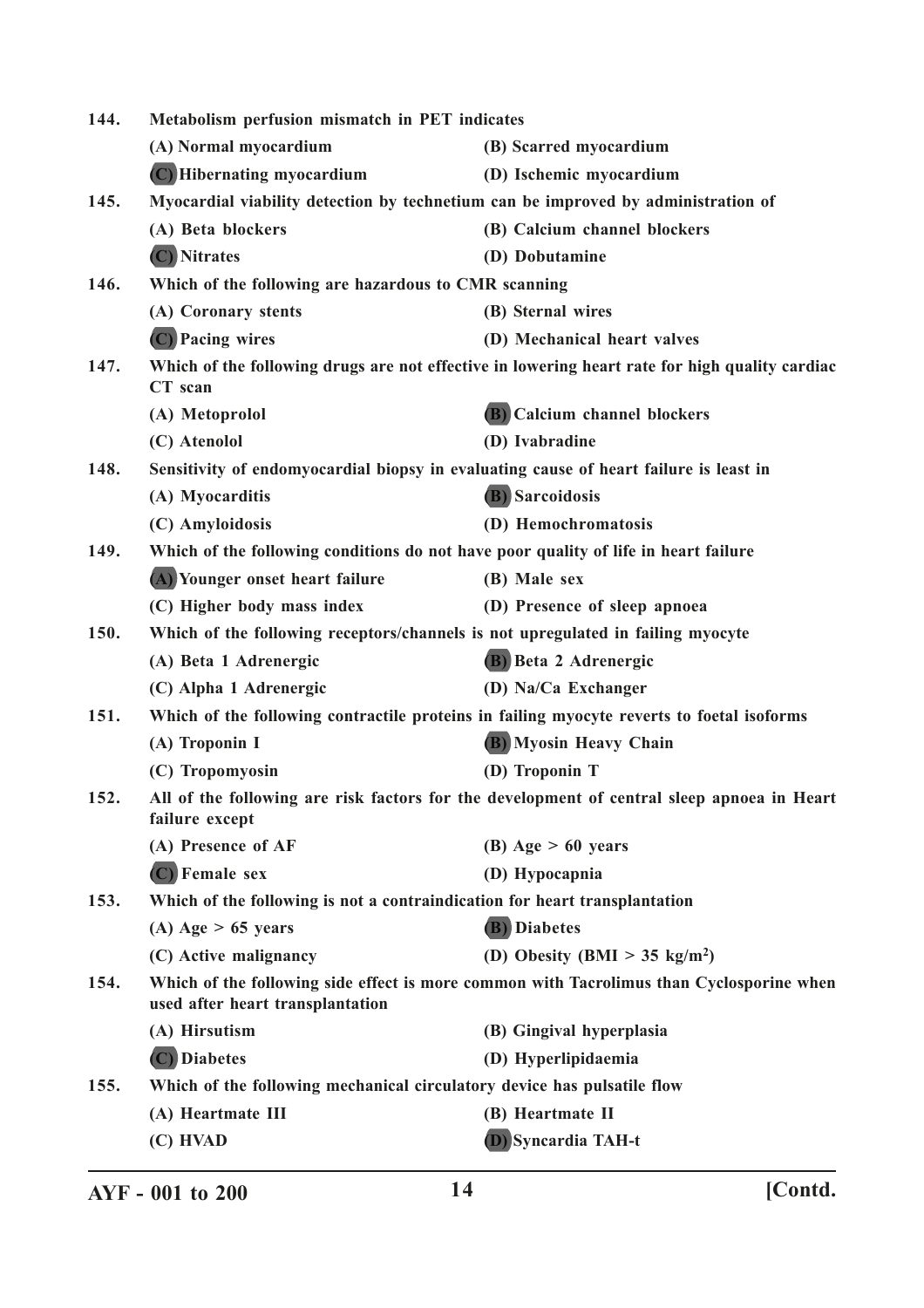| 156.                                                                                                                                        | The syncardia $TAH - T$ is approved by FDA for                                                                                          |                                                                                                                                                                            |
|---------------------------------------------------------------------------------------------------------------------------------------------|-----------------------------------------------------------------------------------------------------------------------------------------|----------------------------------------------------------------------------------------------------------------------------------------------------------------------------|
|                                                                                                                                             | (A) Bridge to transplantation (BTT)                                                                                                     | <b>(B)</b> Destination therapy (DT)                                                                                                                                        |
|                                                                                                                                             | $(C)$ Both $(A)$ and $(B)$                                                                                                              | (D) None of the above                                                                                                                                                      |
| 157.                                                                                                                                        | Walking wounded defines which INTERMACS patient profile                                                                                 |                                                                                                                                                                            |
|                                                                                                                                             | (A) Profile 1                                                                                                                           | (B) Profile 3                                                                                                                                                              |
|                                                                                                                                             | $(C)$ Profile 6                                                                                                                         | (D) Profile 7                                                                                                                                                              |
| 158.                                                                                                                                        | Left anterior fascicular block (LAFB) on ECG is suggested by                                                                            |                                                                                                                                                                            |
|                                                                                                                                             | $(A)$ qR pattern in aVL                                                                                                                 | (B) qR pattern in III                                                                                                                                                      |
|                                                                                                                                             | $(C)$ rS pattern in aVL                                                                                                                 | (D) QRS duration $> 140$ msec                                                                                                                                              |
| 159.<br>Carotid sinus massaging transiently terminates, but the arrhythmia restarts immediately<br>after massage in which of the following? |                                                                                                                                         |                                                                                                                                                                            |
|                                                                                                                                             | $(A)$ AVRT                                                                                                                              | (B) AVNRT                                                                                                                                                                  |
|                                                                                                                                             | (C) PJRT                                                                                                                                | (D) Adenosine sensitive AT                                                                                                                                                 |
| 160.                                                                                                                                        | POTS is defined by increase in heart rate $> 30$ /min in upright posture within                                                         |                                                                                                                                                                            |
|                                                                                                                                             | (A) < 3min                                                                                                                              | (B) > 3min                                                                                                                                                                 |
|                                                                                                                                             | $(C) > 10$ min                                                                                                                          | $(D)$ < 10 $min$                                                                                                                                                           |
| 161.                                                                                                                                        | of long QT syndrome                                                                                                                     | Sudden cardiac death provided by auditory triggers as telephone ring suggests which subtype                                                                                |
|                                                                                                                                             | $(A)$ LQTS $-1$                                                                                                                         | $(B)$ LQTS $-2$                                                                                                                                                            |
|                                                                                                                                             | $(C)$ LQTS $-3$                                                                                                                         | (D) LQTS $-7$                                                                                                                                                              |
| 162.                                                                                                                                        |                                                                                                                                         | Triad of Andersen - Tawil syndrome includes periodic paralysis, dysmorphic features and                                                                                    |
|                                                                                                                                             | (A) Atrial fibrillation                                                                                                                 | (B) Atrial flutter                                                                                                                                                         |
|                                                                                                                                             | (C) Ventricular arrhythmias                                                                                                             | (D) AVNRT                                                                                                                                                                  |
| 163.                                                                                                                                        | <b>IVUS</b> frequency is                                                                                                                |                                                                                                                                                                            |
|                                                                                                                                             | $(A)$ 5-10 MHz                                                                                                                          | $(B)$ 10-15 MHz                                                                                                                                                            |
|                                                                                                                                             | $(C)$ 45-70MHz                                                                                                                          | $(D)$ 20-45 MHz                                                                                                                                                            |
| 164.                                                                                                                                        | A 27-yearprimi with 28 weeks of gestation presents with symptoms of heart failure. Which<br>disease is likely to be encountered in her? |                                                                                                                                                                            |
|                                                                                                                                             | (A) MVP with MR                                                                                                                         | (B) ASD                                                                                                                                                                    |
|                                                                                                                                             | (C) RHD with MS                                                                                                                         | (D) Aortic regurgitation                                                                                                                                                   |
| 165.                                                                                                                                        | Which of the following murmur does not show inspiratory accentuation?                                                                   |                                                                                                                                                                            |
|                                                                                                                                             | (A) TR murmur                                                                                                                           | (B) TS murmur                                                                                                                                                              |
|                                                                                                                                             | $(C)$ AS murmur                                                                                                                         | (D) PR murmur                                                                                                                                                              |
| 166.                                                                                                                                        |                                                                                                                                         | In patients with severe acute AR secondary to infective endocarditis, if patient is<br>haemodynamically stable surgery should be differed for how many days of antibiotics |
|                                                                                                                                             | $(A)$ 7 days                                                                                                                            | $(B)$ 14 days                                                                                                                                                              |
|                                                                                                                                             | $(C)$ 10 days                                                                                                                           | $(D)$ 2 days                                                                                                                                                               |
| 167.                                                                                                                                        | Percentage of general population in which Bicuspid aortic valve is seen is                                                              |                                                                                                                                                                            |
|                                                                                                                                             | $(A)$ 2%                                                                                                                                | (B) $5\%$                                                                                                                                                                  |
|                                                                                                                                             | (C) $0.5\%$                                                                                                                             | (D) $3\%$                                                                                                                                                                  |
|                                                                                                                                             |                                                                                                                                         |                                                                                                                                                                            |

**AYF - 001 to 200 15 P.T.O.**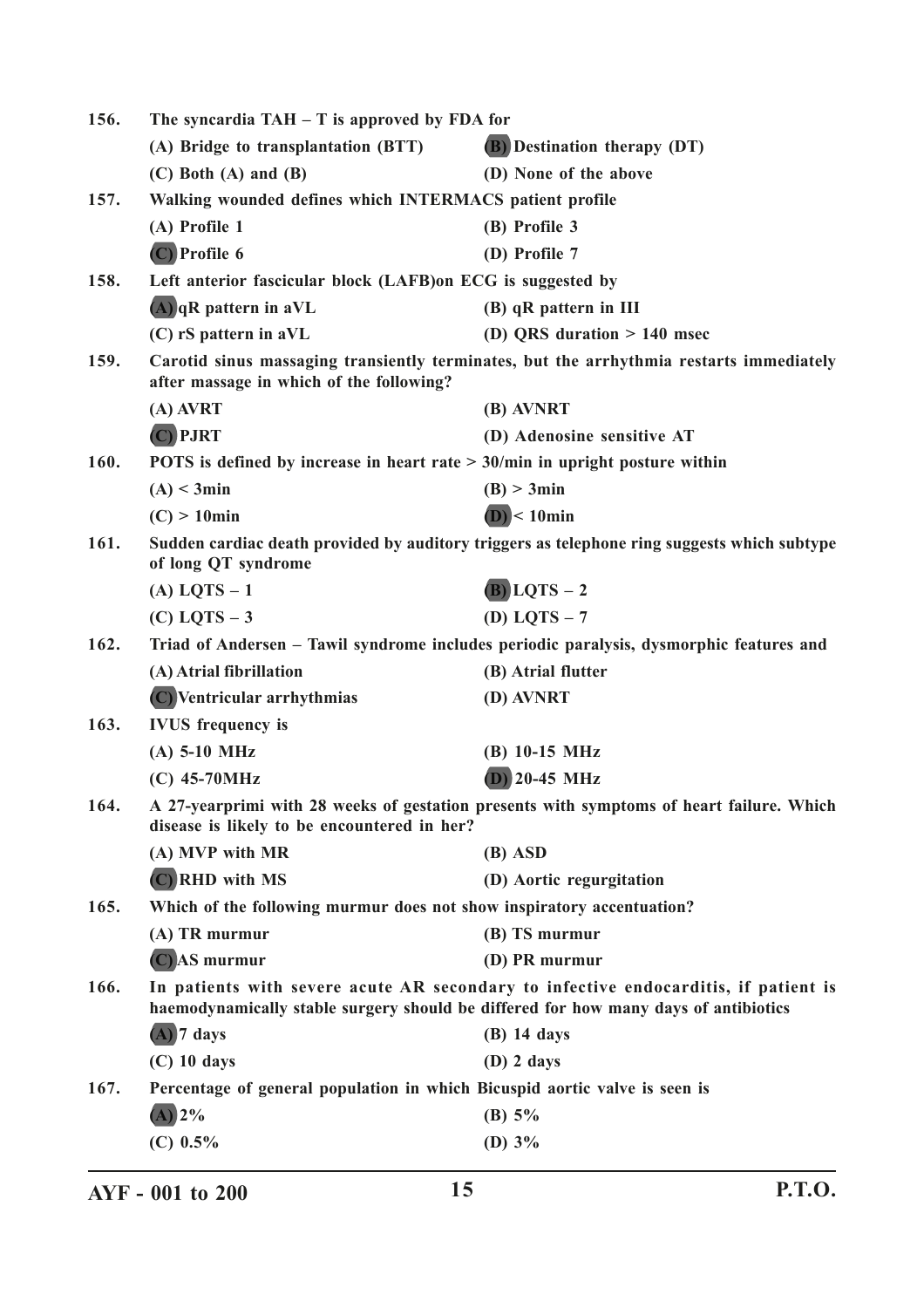| 168. | One year risk of rupture for AAA of 8.0 cm size                                                                     |                                                                                            |  |
|------|---------------------------------------------------------------------------------------------------------------------|--------------------------------------------------------------------------------------------|--|
|      | $(A)$ 40%                                                                                                           | (B) $30\%$                                                                                 |  |
|      | $(C)$ 50%                                                                                                           | (D) $60\%$                                                                                 |  |
| 169. | Differential diagnosis of ST elevation include all except                                                           |                                                                                            |  |
|      | (A) Hyperkalemia                                                                                                    | (B) Hypercalcemia                                                                          |  |
|      | (C) Hypokalemia                                                                                                     | (D) Myocarditis                                                                            |  |
| 170. | belongs to which stage of Fontaine classification                                                                   | A patient complains of intermittent claudication on walking about less than 200 meters, he |  |
|      | (A) Stage I                                                                                                         | (B) Stage IIa                                                                              |  |
|      | (C) Stage III                                                                                                       | (D) Stage IIb                                                                              |  |
| 171. | In PREDIMED trial, Mediterranean dietary intervention reduced risk of hard cardiovascular<br>disease endpoints by   |                                                                                            |  |
|      | $(A)$ 30%                                                                                                           | (B) $20\%$                                                                                 |  |
|      | $(C)$ 40%                                                                                                           | (D) $50\%$                                                                                 |  |
| 172. | Which of the following nutrients is seen in Fish?                                                                   |                                                                                            |  |
|      | (A) Unsaturated fats                                                                                                | (B) Selenium                                                                               |  |
|      | (C) Vitamin D                                                                                                       | (D) All of the above                                                                       |  |
| 173. | unprocessed meat?                                                                                                   | Sodium content in processed meat is approximately higher ________ compared to              |  |
|      | (A) 200%                                                                                                            | (B) $300\%$                                                                                |  |
|      | $(C)$ 400%                                                                                                          | (D) $100\%$                                                                                |  |
| 174. | Which of the following is not an artificial sweetner?                                                               |                                                                                            |  |
|      | (A) Saccharin                                                                                                       | (B) Sucralose                                                                              |  |
|      | (C) Aspartame                                                                                                       | (D) Stevia                                                                                 |  |
| 175. |                                                                                                                     | Which of the following tea modestly reduces both blood pressure and LDL-C on consumption?  |  |
|      | (A) Green tea                                                                                                       | (B) Black tea                                                                              |  |
|      | (C) Herbal roselle                                                                                                  | $(D)$ Both $(A)$ and $(B)$                                                                 |  |
| 176. | Alpha - Linoleic acid is predominantly seen in all of the following, except?                                        |                                                                                            |  |
|      | (A) Flax seed                                                                                                       | (B) Canola                                                                                 |  |
|      | (C) Walnuts                                                                                                         | <b>(D)</b> Vegetable oils                                                                  |  |
| 177. | Trans fatty acids (TFA) raise all of the following except?                                                          |                                                                                            |  |
|      | $(A)$ LDL-C                                                                                                         | (B) Triglycerides                                                                          |  |
|      | $(C)$ Apo A1                                                                                                        | (D) Lipoprotein(a)                                                                         |  |
| 178. | High Sodium intake / day which has more positive association with CVD, especially stroke<br>is intake of more than? |                                                                                            |  |
|      | $(A)$ 4000 mg/day                                                                                                   | $(B)$ 3000 mg/day                                                                          |  |
|      | $(C)$ 2000 mg/day                                                                                                   | $(D)$ 1000 mg/day                                                                          |  |
| 179. | Other name of Body Mass Index (BMI) is                                                                              |                                                                                            |  |
|      | (A) Quetelet Index                                                                                                  | (B) Ancel Key Index                                                                        |  |
|      | (C) Bazett's Index                                                                                                  | (D) Friedman Index                                                                         |  |
|      |                                                                                                                     |                                                                                            |  |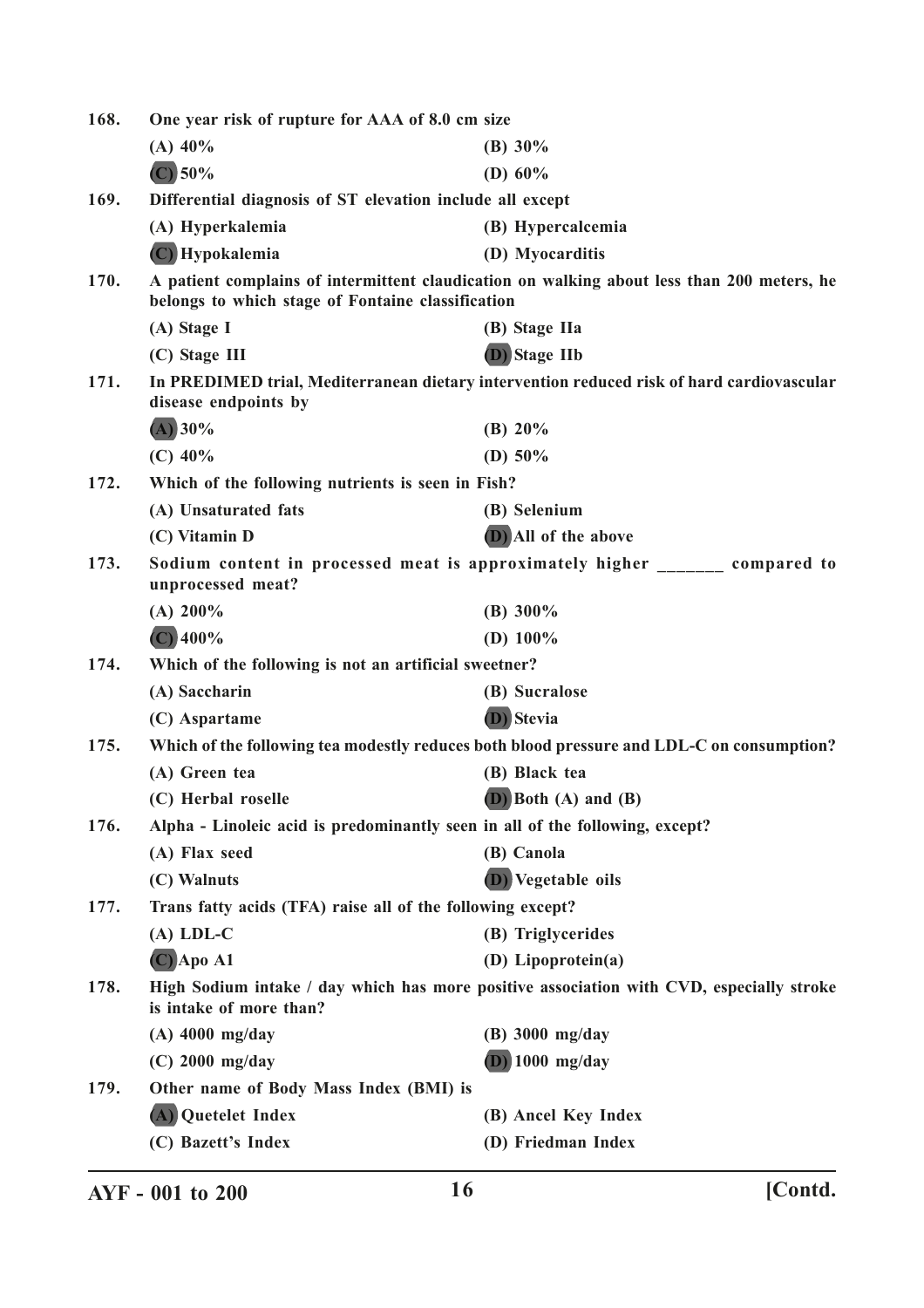| 180. | Which of the ectopic fat has only local effect?              |                                                                                              |
|------|--------------------------------------------------------------|----------------------------------------------------------------------------------------------|
|      | (A) Renal fat                                                | (B) Liver fat                                                                                |
|      | (C) Pancreas fat                                             | (D) Visceral adipose tissue                                                                  |
| 181. | Pancreatic lipase inhibitor is                               |                                                                                              |
|      | (A) Liraglutide                                              | <b>(B)</b> Orlistat                                                                          |
|      | (C) Lorcaserin                                               | (D) Phentermine                                                                              |
| 182. | <b>VERTIS CV trial is related to drug?</b>                   |                                                                                              |
|      | (A) Ertugliflozin                                            | (B) Canagliflozin                                                                            |
|      | (C) Empagliflozin                                            | (D) Dapagliflozin                                                                            |
| 183. | with other drugs of same class?                              | SGLT2 inhibitor associated with increased risk of amputation and risk of fracture, not seen  |
|      | (A) Ertugliflozin                                            | <b>(B)</b> Canagliflozin                                                                     |
|      | (C) Empagliflozin                                            | (D) Dapagliflozin                                                                            |
| 184. | Which of the following is described as Meditation in motion? |                                                                                              |
|      | (A) Tai Chi                                                  | (B) Ikigai                                                                                   |
|      | (C) Yoga                                                     | (D) None of the above                                                                        |
| 185. |                                                              | The monacolin in highest concentration in red yeast rice is Monacolin K. It is also known as |
|      | (A) Simvastatin                                              | (B) Pravastatin                                                                              |
|      | (C) Lovastatin                                               | (D) Pitavastatin                                                                             |
| 186. | The lactobacillus acidophilus probiotic is effective for     |                                                                                              |
|      | (A) LDL-C reduction                                          | (B) Increase in HDL-C                                                                        |
|      | (C) Decrease in triglycerides                                | (D) All of the above                                                                         |
| 187. | Which of the following is a adenosine A2 receptor agonist?   |                                                                                              |
|      | (A) Regadenoson                                              | (B) Rulinoside                                                                               |
|      | (C) Elinogrel                                                | (D) Papaverine                                                                               |
| 188. | Which of the following is false regarding papaverine?        |                                                                                              |
|      | (A) Long acting coronary vasodilator                         |                                                                                              |
|      | (B) Independent of endothelium in action                     |                                                                                              |
|      | (C) Inhibits phosphodiesterase                               |                                                                                              |
|      | (D) First agent used for intracoronary vasodilation          |                                                                                              |
| 189. | absence of significant collaterals?                          | Irreversible myocardial injury begins after how many minutes of coronary occlusion in        |
|      | $(A)$ 10 minutes                                             | (B) 08 minutes                                                                               |
|      | $(C)$ 20 minutes                                             | (D) 15minutes                                                                                |
| 190. | to a stenosis, the region is                                 | When resting flow relative to a remote region is normal in dysfunctional myocardium distal   |
|      | (A) Acutely stunned                                          | (B) Chronically stunned                                                                      |
|      | (C) Hibernating myocardium                                   | (D) Infarcted region                                                                         |